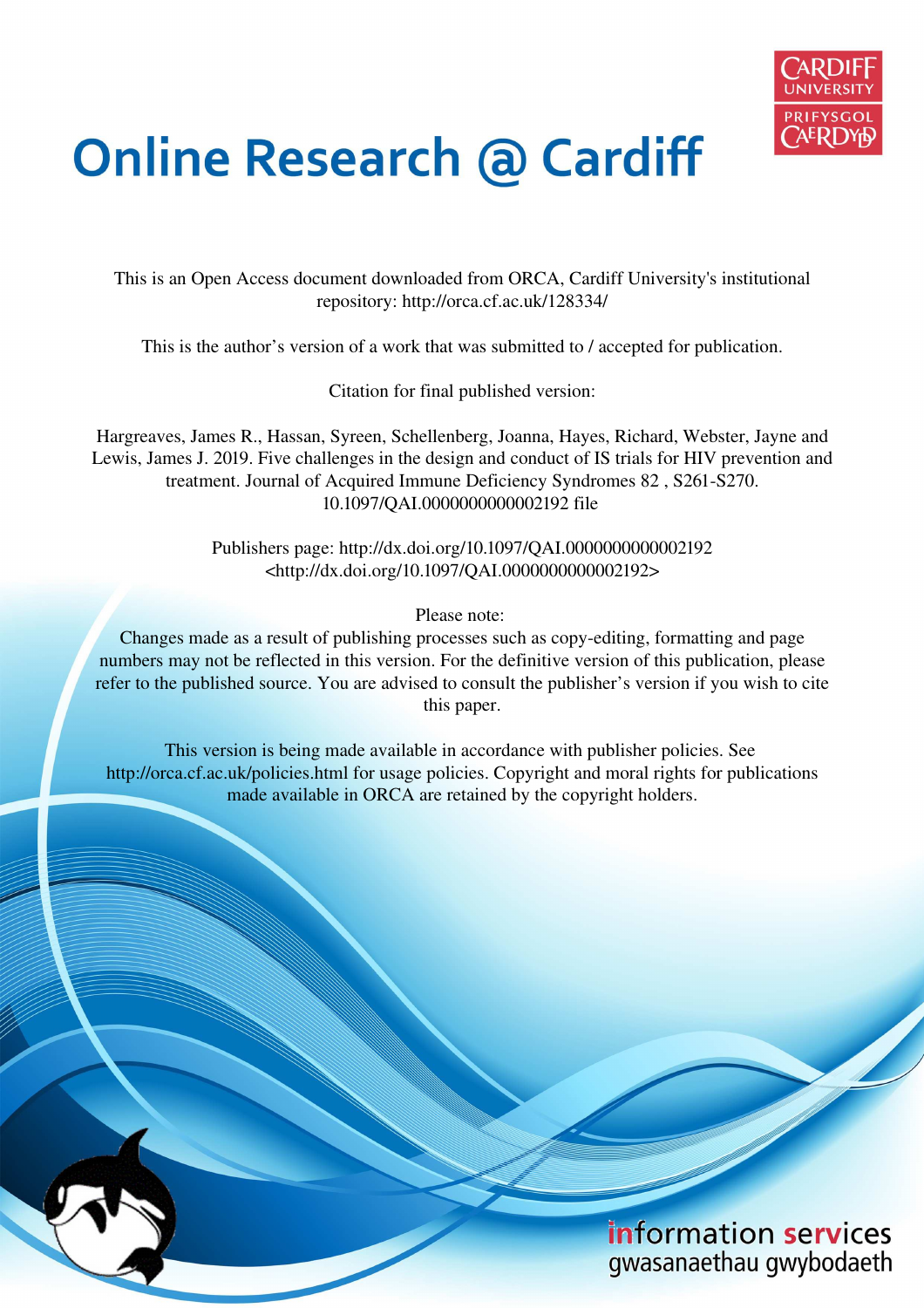# Five challenges in the design and conduct of IS trials for HIV prevention and treatment

James R Hargreaves, PhD \* Syreen Hassan, MD \* Joanna Schellenberg, PhD \* Richard Hayes, DSc \* Jayne Webster, PhD \* James J Lewis, PhD \*\*

## **Author affiliations:**

\*London School of Hygiene & Tropical Medicine, Keppel Street, London WC1E 7HT

\*\* Y Lab, the Public Services Innovation Lab for Wales, School of Social Sciences, Cardiff University

#### **Correspondence to:**

Professor James Hargreaves, PhD

London School of Hygiene & Tropical Medicine Keppel Street London WC1E 7HT

E-mail: [James.hargreaves@lshtm.ac.uk](mailto:James.hargreaves@lshtm.ac.uk)

## **Meetings at which this work was presented:**

Conference on Retroviruses and Opportunistic Infections (CROI) Seattle, USA 13-16 February 2017

Inaugural IS Network meeting, 9th International AIDS Society (IAS) Conference Paris, France 23-26 July 2017

ViiV pre-conference workshop, 22nd International AIDS Conference Amsterdam, the Netherlands 23-27 July 2018

#### **Conflicts of Interest and Source of Funding:**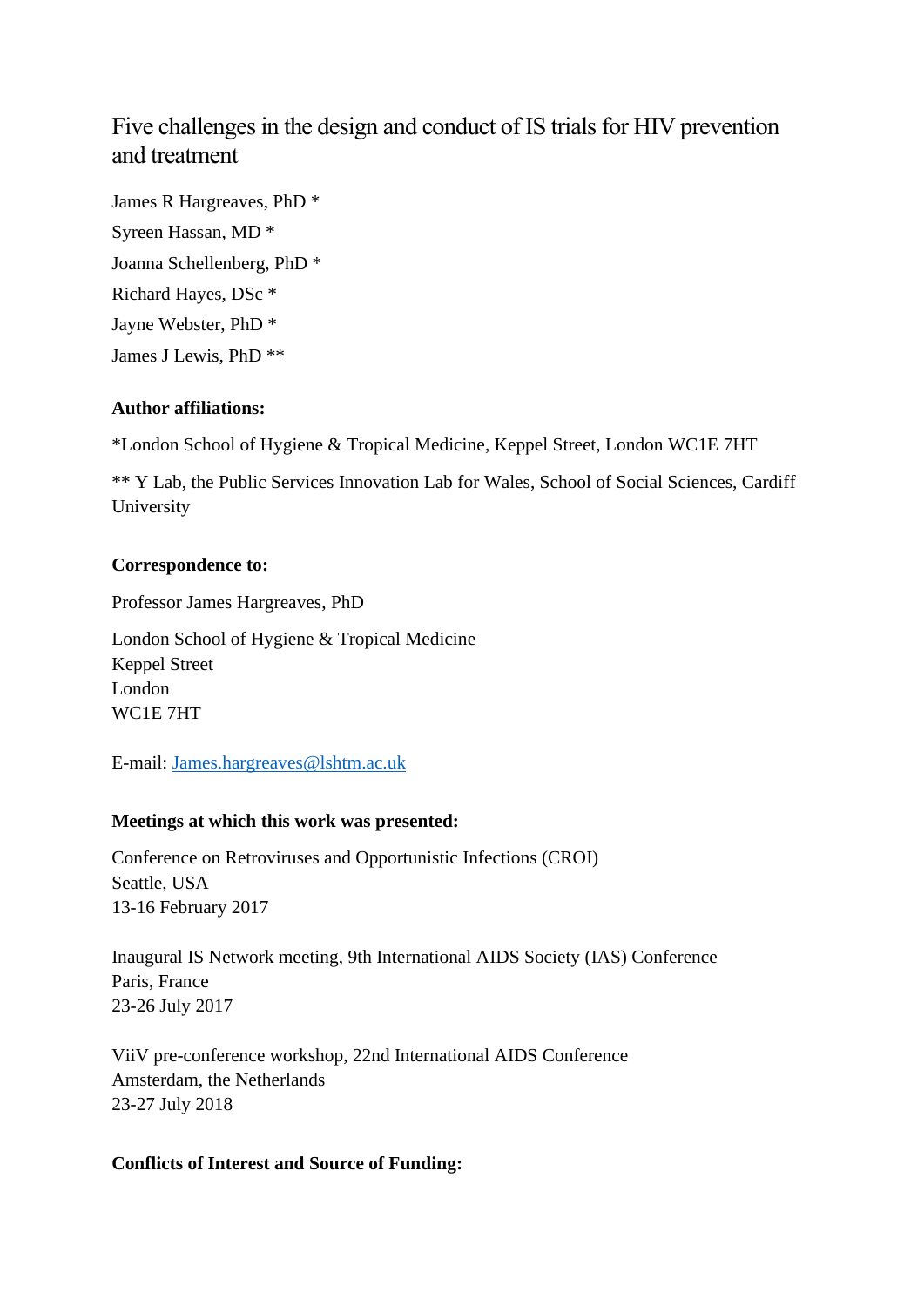RH receives funding from the UK Medical Research Council (MRC) and the UK Department for International Development (DFID) under the MRC/DFID Concordat agreement, which is also part of the EDCTP2 programme supported by the European Union. Grant Ref: MR/R010161/1

The authors have no conflicts of interest or funding to disclose.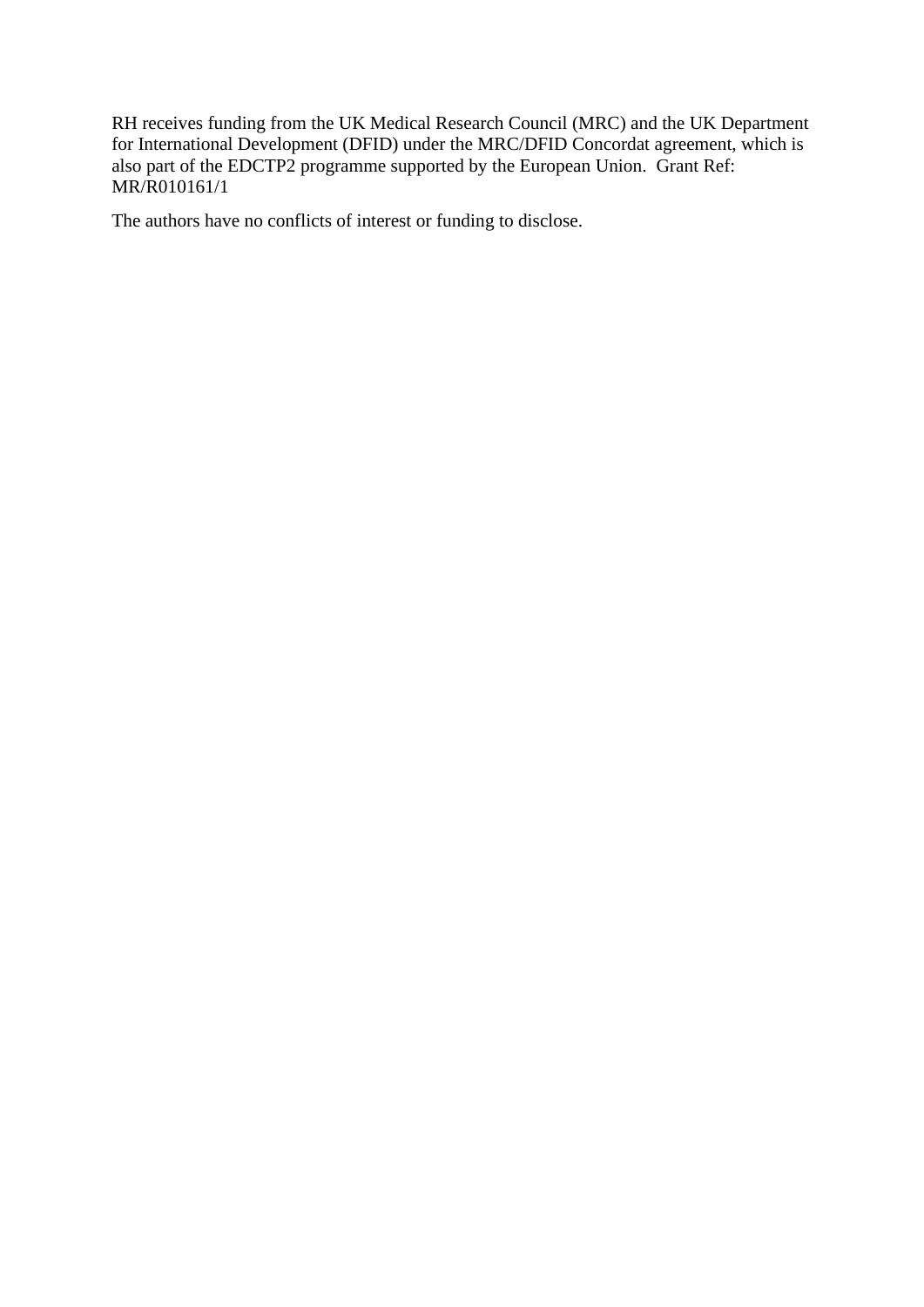## Abstract

**Background:** Implementation science (IS) trials in HIV treatment and prevention evaluate implementation strategies that deliver health-enhancing tools such as antiretroviral medicines or prevention technologies to those who need them, rather than evaluating the tools themselves.

**Method:** Opinion piece drawing on a non-systematic review of HIV prevention and treatment trials to inform an assessment of five key challenges for IS trials

**Results:** Randomised controlled trials (RCTs) are an appropriate design for IS but must address five challenges. IS trials must be feasible to deliver, which will require addressing challenges in maintaining multisectoral partnerships, strengthening routine data and clarifying ethical principles. IS trials should be informative, evaluating implementation strategies that are well designed and adequately described, and measuring implementation outcomes, coverage of tools and, when appropriate, epidemiological impacts. IS trials should be rigorous, striving for internally valid estimates of effect by adopting best practices, and deploying optimal non-randomised designs where randomisation is not feasible. IS trials should be relevant, considering and documenting how "real-life" is the implementation monitoring and whether research participants are representative of the target population. Finally, IS trials should be useful, deploying process evaluations to provide results that can be used in onward decision making.

**Conclusion:** IS trials can help ensure that efficacious tools for HIV prevention and treatment have maximum impact in the real world. These trials will be an important component of this scientific agenda if they are feasible to deliver and if their results are informative, rigorous, relevant and useful.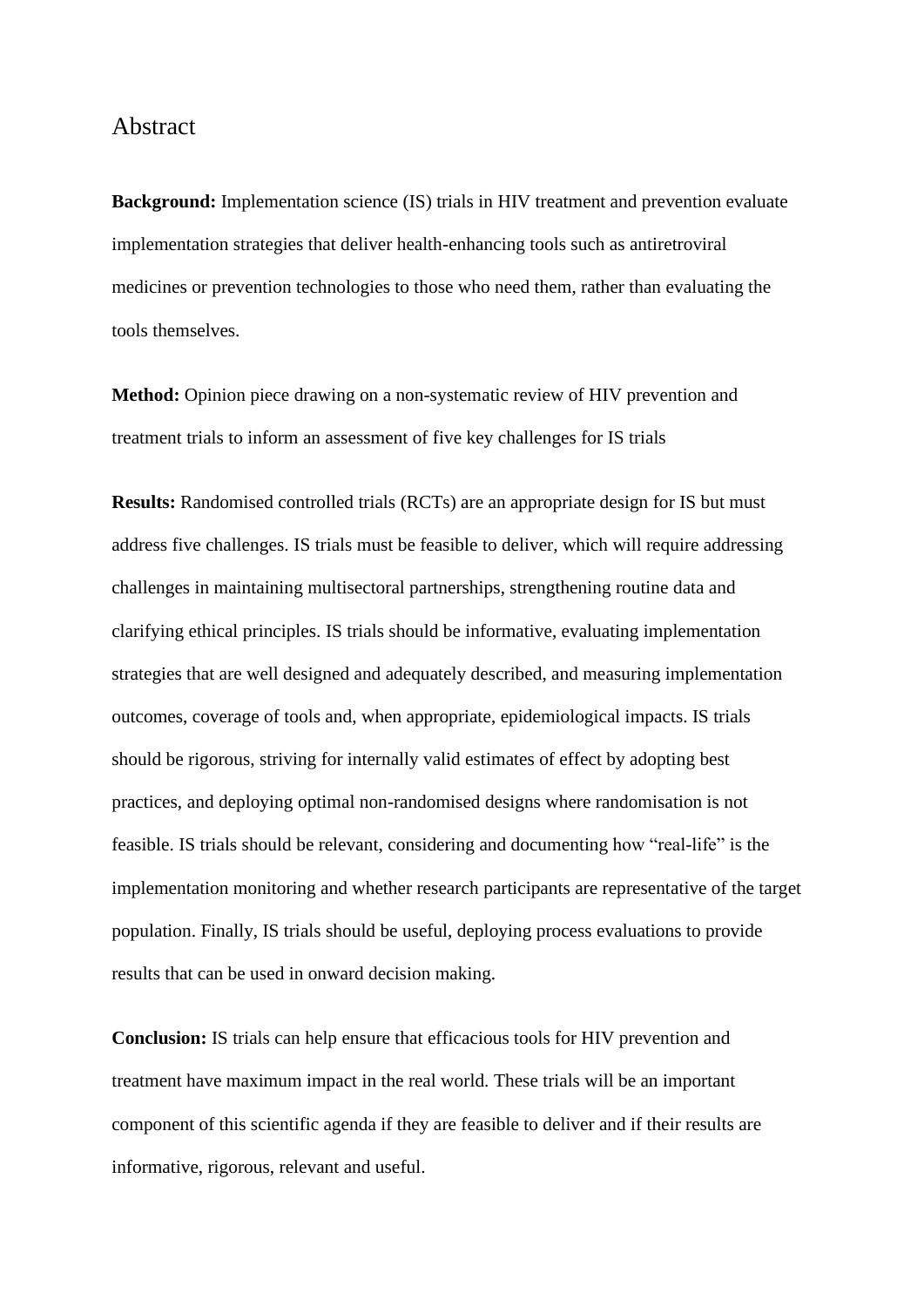**Key words:** IS, randomised trials, HIV, HIV treatment cascade, HIV prevention cascade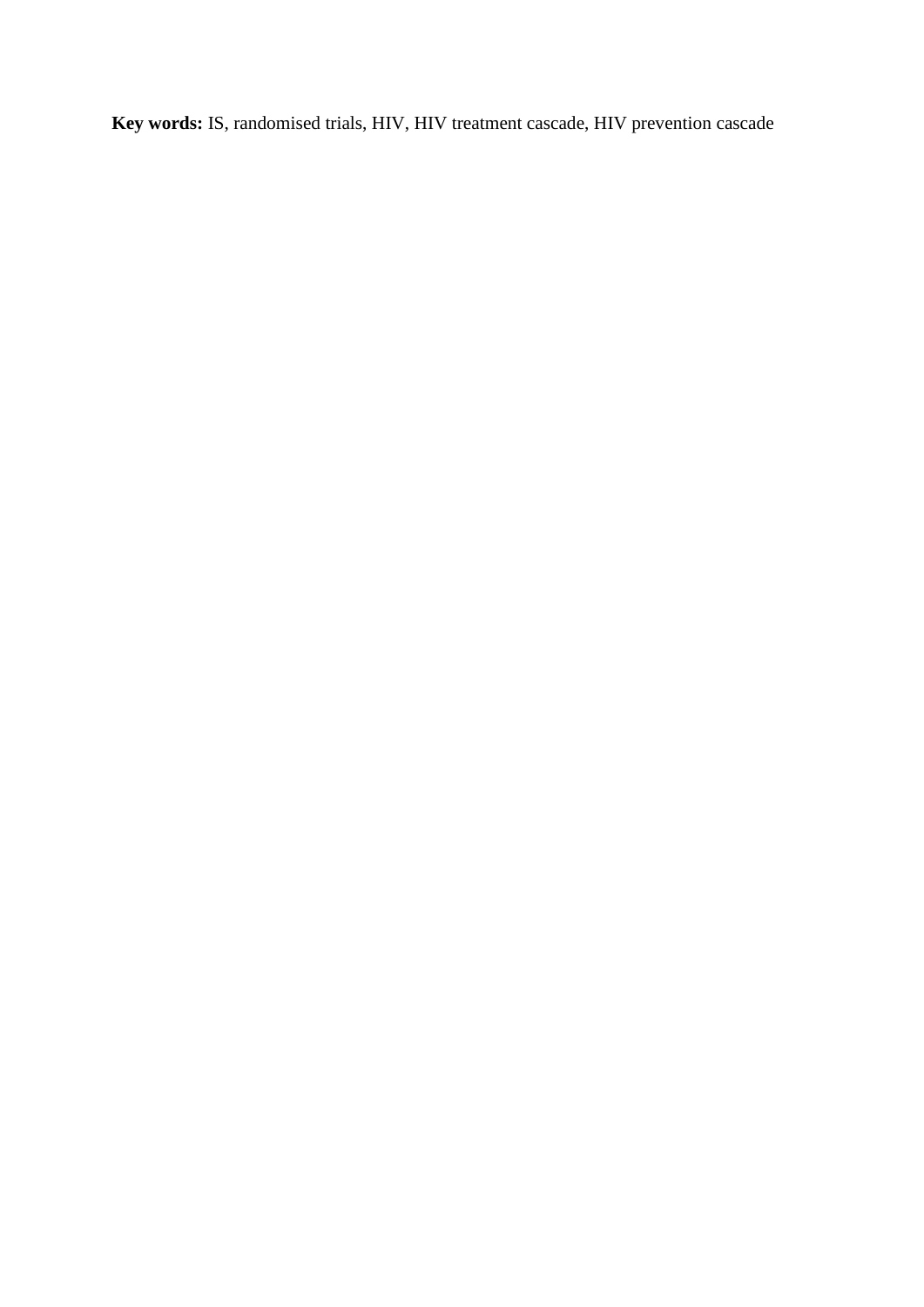## Introduction

Global efforts to control the HIV epidemic have not yet maximised the population impact of prevention and treatment. Condoms prevent HIV transmission, but consistent use remains below optimal levels.<sup>1</sup> Regular HIV testing helps couples negotiate safer sex, and acts as a gateway to care, yet only 75% of people living with HIV (PLHIV) know their status.<sup>2</sup> Rapid scale up is needed to maximise the impact of oral pre-exposure prophylaxis  $(PrEP)^3$  and medical male circumcision.<sup>4</sup> PLHIV maintained on antiretroviral therapy (ART) experience health benefits and suppression of onward transmission,<sup>3</sup> yet globally only 47% have a controlled viral load.<sup>2</sup> Consequently, global HIV incidence remains at nearly 2 million infections a year and nearly 1 million deaths were attributable to HIV in 2017.<sup>2</sup>

The purpose of medical research should be: "to advance knowledge for the good of society; to improve the health of people worldwide; or to find better ways to treat and prevent disease."<sup>5</sup> One area of research with the potential to achieve this is IS in the field of HIV/AIDS. While definitions of IS differ, it seeks to "advance knowledge" with respect to how to organise and deliver HIV prevention and treatment services in real-world settings, such that efficacious tools (such as medicines or condoms) are used by a greater proportion of those who would benefit from them. Effective implementation strategies identified through this agenda reflect "better ways to treat and prevent disease" and have the potential to "improve the health of people worldwide".

The range of studies that might contribute to this purpose is wide: it may, for example, include observational research to estimate the size and location of gaps in coverage of efficacious tools, and qualitative research to understand determinants of these gaps. In this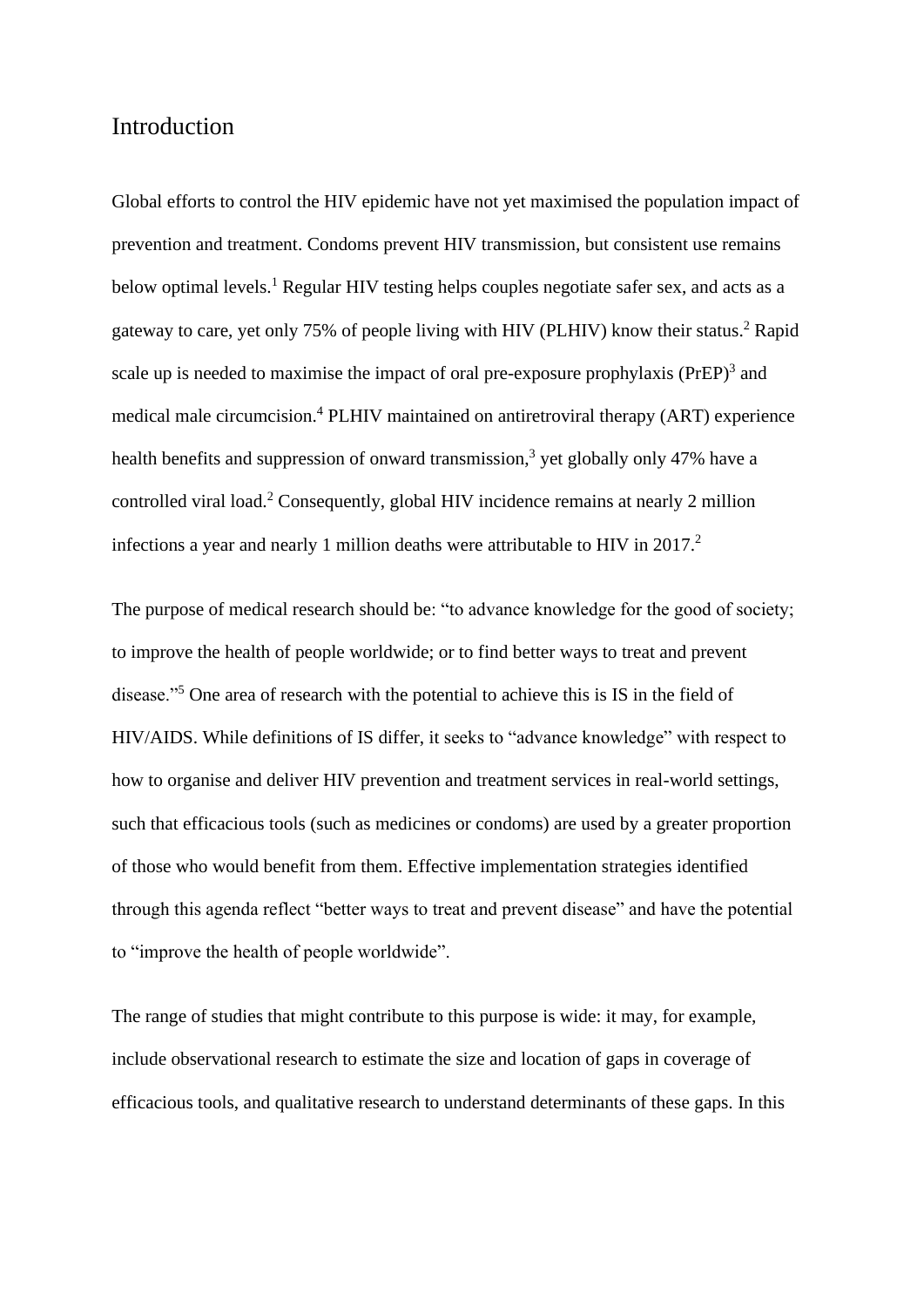paper we will discuss one class of IS research: comparative trials of implementation strategies to deliver HIV prevention and treatment tools.

In order for the results of such trials to contribute to the purpose outlined above, we argue that scientists must address five challenges related to their design and conduct. These challenges are overlapping and sometimes obscured by current thinking. We outline the challenges and provide signposts to useful resources to navigate them. We start by providing some definitions and terminology that outline the scope of the paper and our view of the purpose of IS in HIV treatment and prevention.

# Terminology

The *HIV treatment*<sup>6</sup> and *prevention cascades*<sup>7</sup> are critical frameworks for our view of HIV IS. These frameworks recognise that programmes impact population health through individuals' use of medicines, surgical procedures or behavioural practices that have wellestimated efficacy and safety. For the treatment cascade, this means ARTs to suppress viral load, preventing progression to AIDS and onward HIV transmission. For the prevention cascade, it might mean ART for pre- or post-exposure prophylaxis, medical male circumcision or condoms, for example. We will use the term *'tools'* to refer to these active ingredients of prevention or treatment which are efficacious when used by those who need them.

Critically, the focus of IS is not on these tools *per se*. Rather, cascades outline the steps necessary for these tools to be used by those who need them. In its simplest form the treatment cascade outlines three steps needed for ART to have population impact: first, most people living with HIV should be diagnosed; second, they should be linked to care and initiated on treatment; and, third, they should be retained in care, adhere to treatment and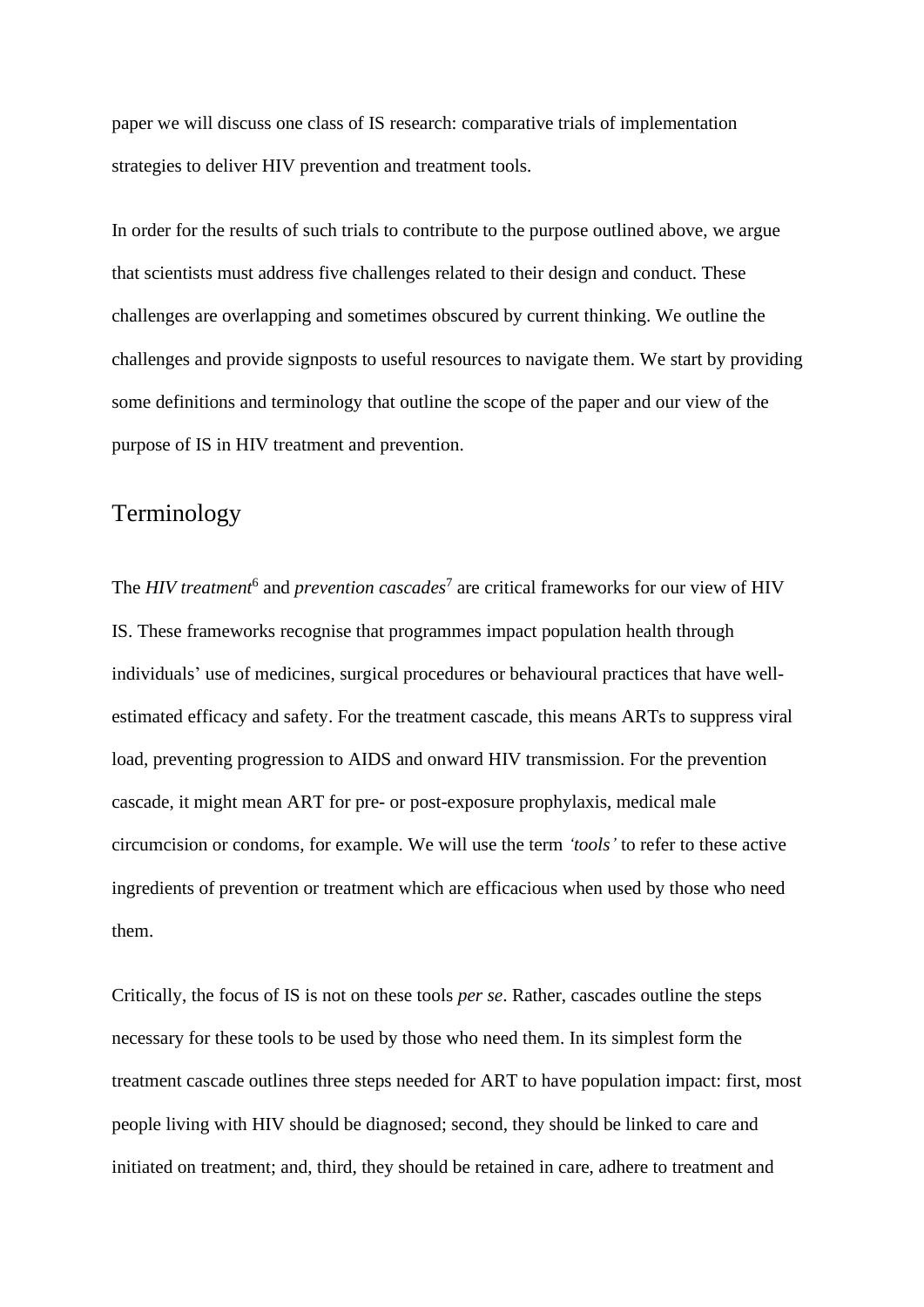thus be virally suppressed. The principles are similar for the prevention cascade. For HIV prevention tools to have population impact, first, they should be accessible; second, people at risk should be motivated to use them; and, third, those who use the tools should adhere.<sup>7</sup> We will use the term *implementation strategy* to refer to any organised programmatic effort to achieve HIV prevention or treatment goals by strengthening the cascades through the deployment of, for example, health system, behavioural or structural interventions targeted at clients and/or providers.<sup>8,9</sup> It is these strategies that are the focus of IS, rather than the tools.

What then is an "IS trial"? Individually randomised controlled trials (RCTs) are the goldstandard for assessing the efficacy of tools.<sup>10</sup> RCTs involve random allocation of people to two or more "groups" that receive differing "treatments", with outcomes then compared at a later time. We consider that an IS trial is being undertaken if the "treatment" is an implementation strategy, and if the trial measures relevant outcomes (we will discuss which outcomes may be relevant). For simplicity, we focus on randomised trials (we will briefly discuss design options when randomisation is not possible). Implementation strategies often (though not always) take the form of complex interventions organised at cluster level (a health-facility, community or some other grouping). Consequently, our discussion will focus on cluster randomised trials  $(CRTs)$ .<sup>11</sup> As an example, Panel 1 highlights differences in emphasis between the HPTN052<sup>12</sup> and HPTN 071 (PopART) trials of a tool and an implementation strategy, respectively.<sup>1314</sup>

What then are the five challenges to the design and conduct of IS trials?

Our first challenge we label as making IS trials "feasible" to undertake. Scientists must argue for the value of investments in research, and we do not wish to limit the ambition of implementation scientists in making the case for the trials they wish to conduct.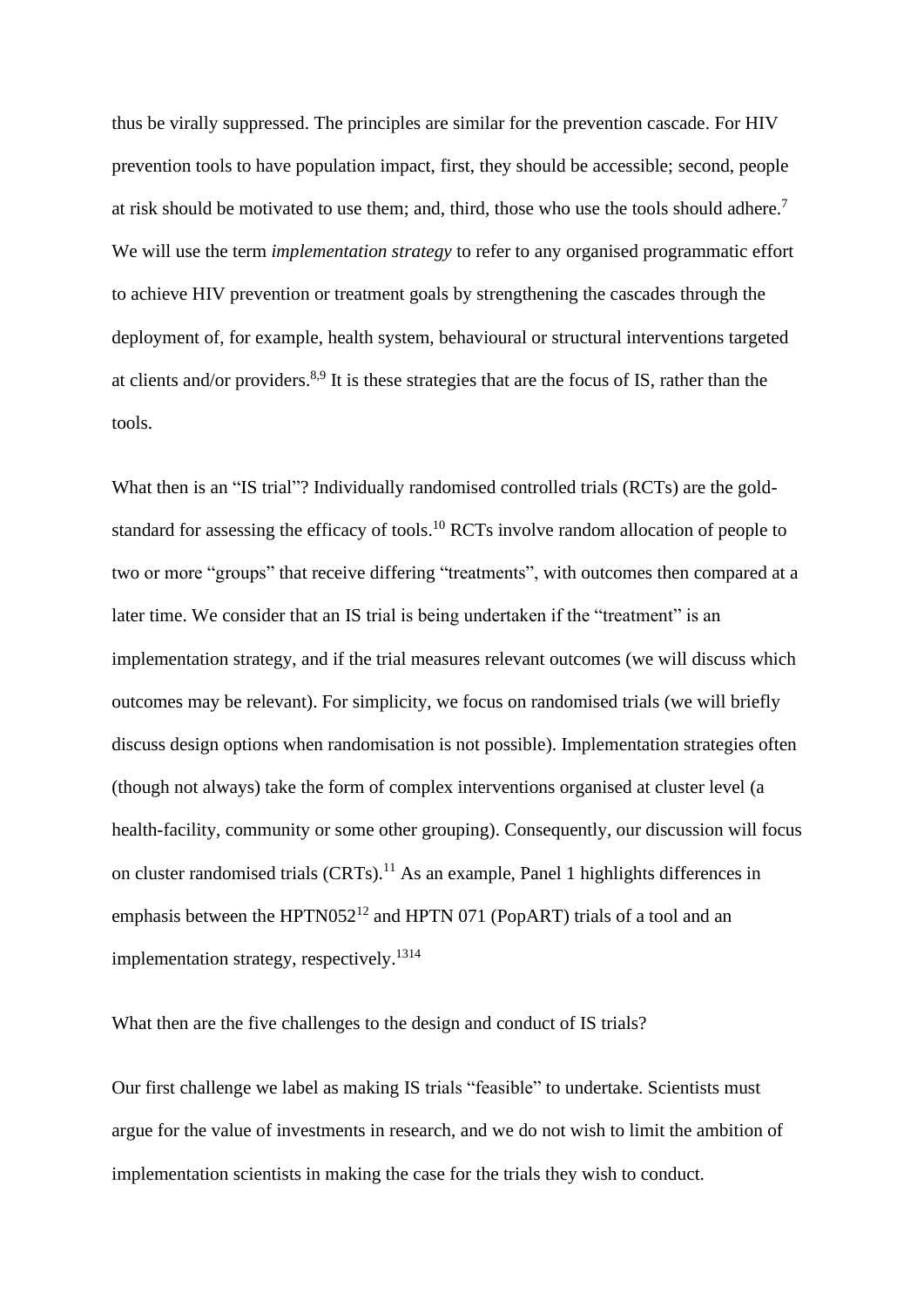Nevertheless, we recognise that decisions about what research to conduct are constrained by limited time and resources (especially in the context of a rapidly spreading epidemic that has most severely affected low- and middle-income countries). We will identify ways in which IS trialists face challenges in getting studies initiated and conducted in an efficient and timely manner. Our focus here is on making IS trials feasible to undertake, rather than on the feasibility of delivery of the strategies.

A second and related challenge is that of making IS trials "informative", by which we mean challenges faced by implementation scientists in choosing what strategies to study, how to describe these (often complex) strategies to others who wish to learn from the trials they conduct, and which outcomes to measure (and, therefore, with time and resource constraints, over what time periods and scale to measure them).

A third challenge is in making the design and conduct of such trials "rigorous", by which we mean that whatever strategies are trialled and outcomes measured, the effect sizes that are estimated should be unbiased. We will show how the real-world settings in which IS trials are often undertaken work against the desire for rigour in ways that, while not unique, are common in IS. These include standardising the application of eligibility criteria, determining the most appropriate control treatment, and situations where randomisation is not feasible or appropriate.

Fourth, we discuss the challenging decisions with respect to the design and conduct of IS trials that have implications for how "relevant" the findings are. Specifically, we will illustrate how decisions about the populations among who outcomes are studied, and the delivery and monitoring of the strategies during a trial, can influence how relevant to "reallife" the findings are perceived to be.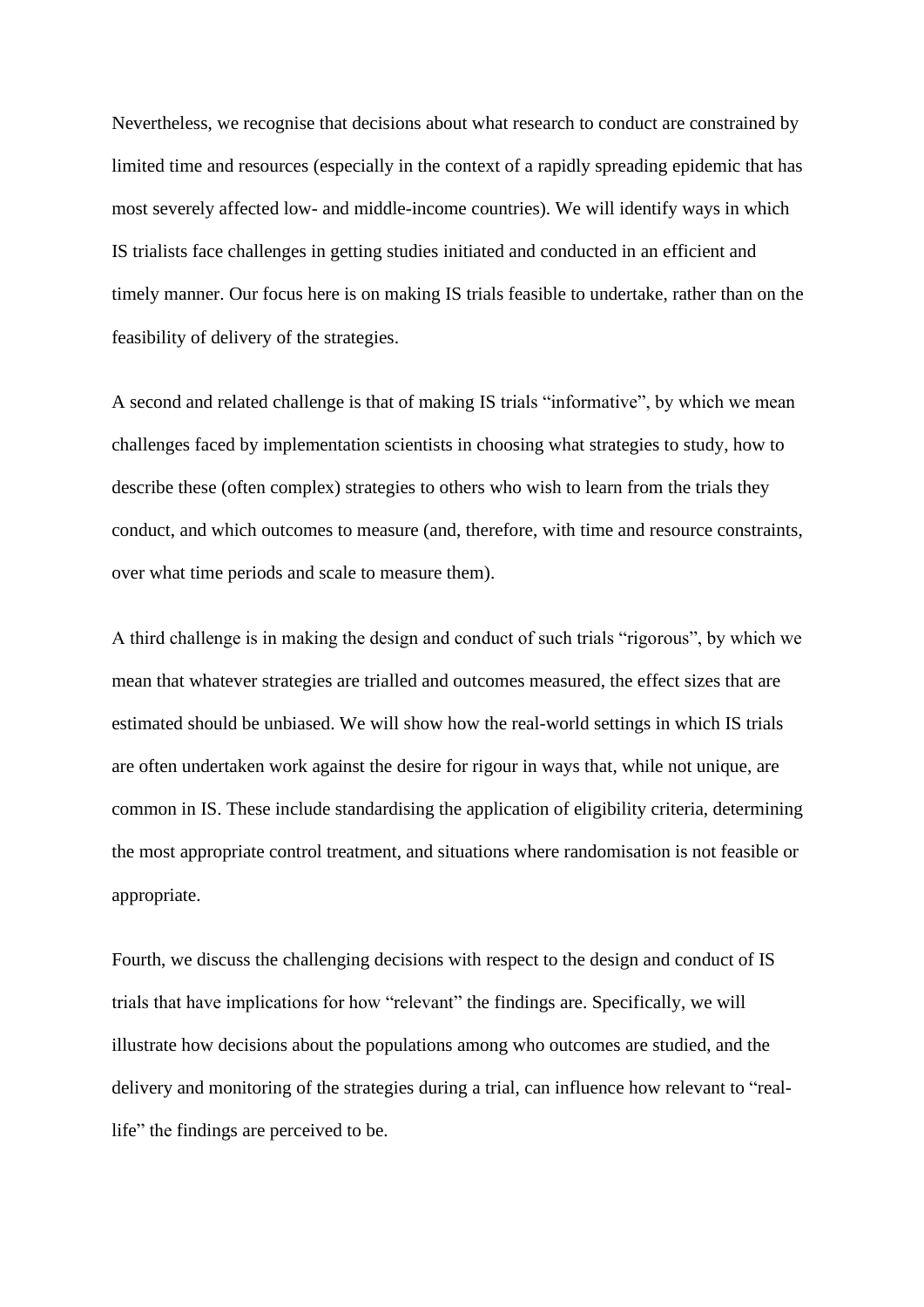Fifth and finally, we discuss the challenge of making the outputs of IS trials "useful" for others. While a rigorous estimate of effect of a well described and justified implementation strategy on an outcome of interest has great value, we will show how the utility of a trial can be greatly enhanced if it is also clear how implementation was achieved in practice, how the strategy worked to achieve its outcomes (or why it did not), and what would be needed to deliver it elsewhere.

# Results

#### **Making IS trials feasible**

We start by identifying three issues which can work against IS trials being undertaken at all.

First, IS trials involve partnerships between different institutions, including implementing NGOs and/or government bodies, academics, evaluators, policy makers and funders. These stakeholders have different incentives for engaging in IS trials and partnerships are fragile to maintain. In building these partnerships, one promising process in which all stakeholders can engage is in developing a theory of change using participatory approaches.<sup>15,16</sup> But timing is critical: many evaluation opportunities are lost because the demands on implementers to move forward do not allow sufficient time for evaluators to engage, or because researchers' time-intensive processes of writing protocols and seeking and receiving ethical approvals work against implementer timelines. As a trial progresses, implementers may wish to see detailed process and outcome data, but evaluators may not have the capacity to provide these and may be concerned about issues of pragmatism and fidelity to design, creating further tensions in such partnerships. There is an urgent need to develop and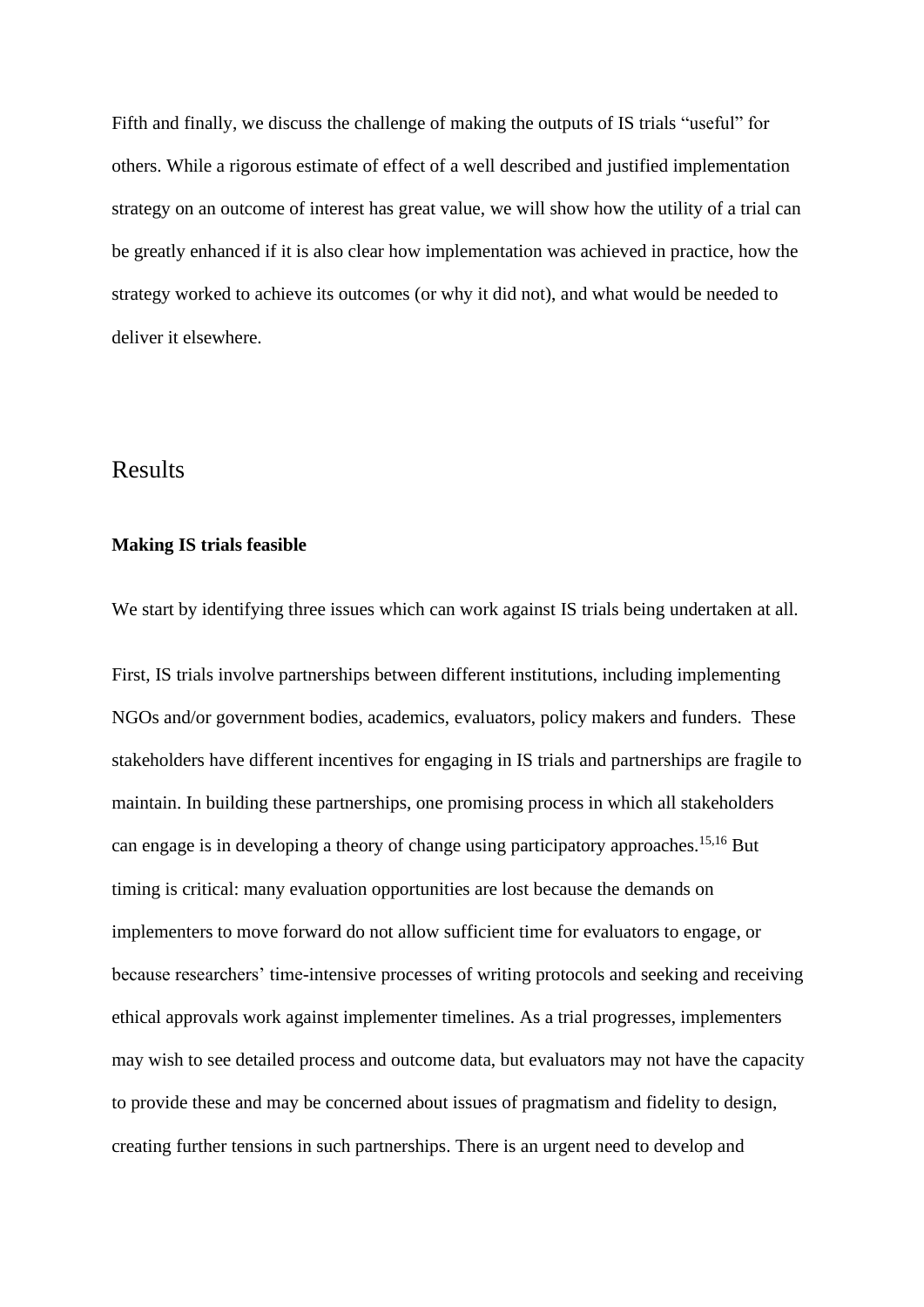strengthen platforms that bring evaluators and implementers together in ways that foster discussion and catalyse this agenda.

Second, in some settings, investigators may seek to use data from routine data systems rather than bespoke research activities to measure outcomes, but in many settings these data remain weak. We have the impression that some proponents of IS hold the view that these studies must, by definition, use only data from routine systems in tracking outcomes. We do not support this view: IS trialists must collect the data necessary to validly answer the questions they address: we therefore do not have an opposition to the collection of bespoke research data in IS trials. However, we do think that strong routine data systems would undoubtedly make it more feasible to undertake IS trials. Further, the use of routine data would enhance their value and foster greater investment in these systems. Yet current investment in routine data in many settings remains short of what is needed.

Third, IS trials pose ethical challenges. While the efficacy of the "tool(s)" delivered in such trials may be known, there should be equipoise with respect to the potential impact of new strategies on the outcomes of interest. Cluster randomised designs pose issues with regard to the level at which informed consent must be sought, the ability of participants to leave the trial, decisions about the early termination of the trial, and design and analysis considerations to ensure the scientific validity of the trial.<sup>17</sup> Gopichandran et al. contrast the ethical requirements of IS research to clinical research, highlighting where gaps in guidance exist and the ethical issues that may arise in the planning, implementation, and post-research phases.<sup>18</sup> In some situations, group and individual-level consent and participant tracking for follow up have been transported from the individual medicine trial to the IS trial. We do not (of course) argue for using different ethical standards in IS trials, but we caution that care is warranted if such procedures have the unintended consequence of resulting in participants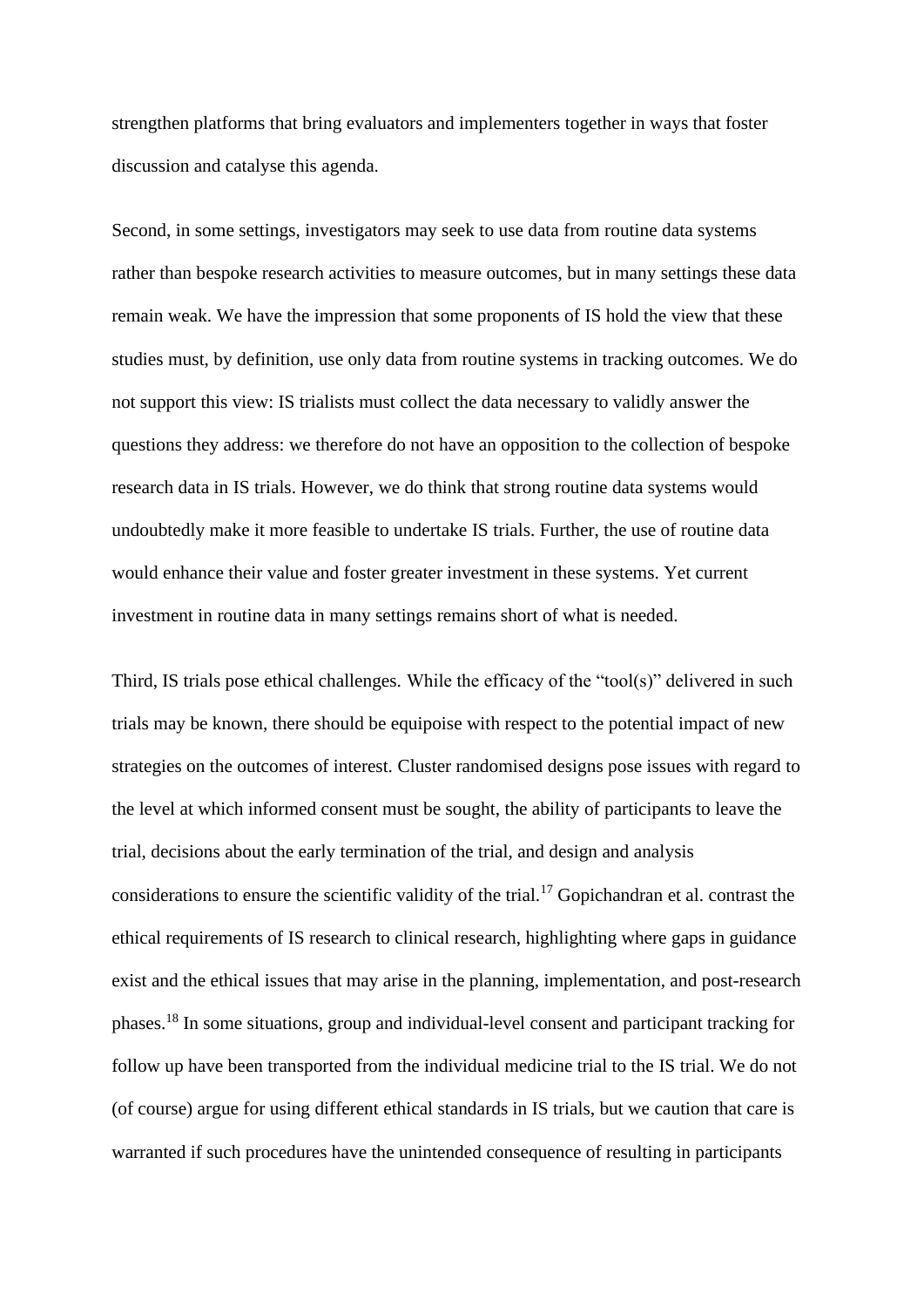becoming unrepresentative of those who might benefit from the interventions in real-life, or undermining the conduct of trials completely. Anecdotally, we hear perceptions that ethics procedures act as a barrier to the conduct of IS trials, sometimes in ways that do not seem central to ensuring the safety of human subjects. For example, in the HPTN 071 (PopART) trial participants in Arm A were required to provide individual level research consent to receive immediate ART, despite the existence of strong individual level evidence that this was good for their own health. We would like to see the launch of a commission on ethics of IS that is wide reaching and can support university and other ethical bodies to deal with the particular challenges posed by such research.

#### **Making IS trials informative**

Implementation strategies that are evaluated in trials should be supported by a credible theory of change linking the strategy to its intended impact, justified with reference to existing knowledge, and supported by formative research. However, there are additional challenges in making design decisions about what to trial and what outcomes to measure.

One tension is in deciding how complex trialled strategies should be. Trialling individual components in isolation may not be reflective of real-life programme implementation. Each component may generate only a small change in outcomes, such that a prohibitively large trial would be needed to detect such a change if studied separately. Additionally, components may interact in non-linear ways, making it more important to study than in combination. However, where an implementation strategy contains multiple components there may be challenges in interpretation. The Botswana Combination Prevention Project (BCPP), conducted in Botswana<sup>19</sup>, and The Sustainable East Africa Research in Community Health (SEARCH) trial, conducted in Uganda and Kenya<sup>20</sup>, illustrate the point. Both trials implemented complex strategies involving a range of components (see Panel 2). There were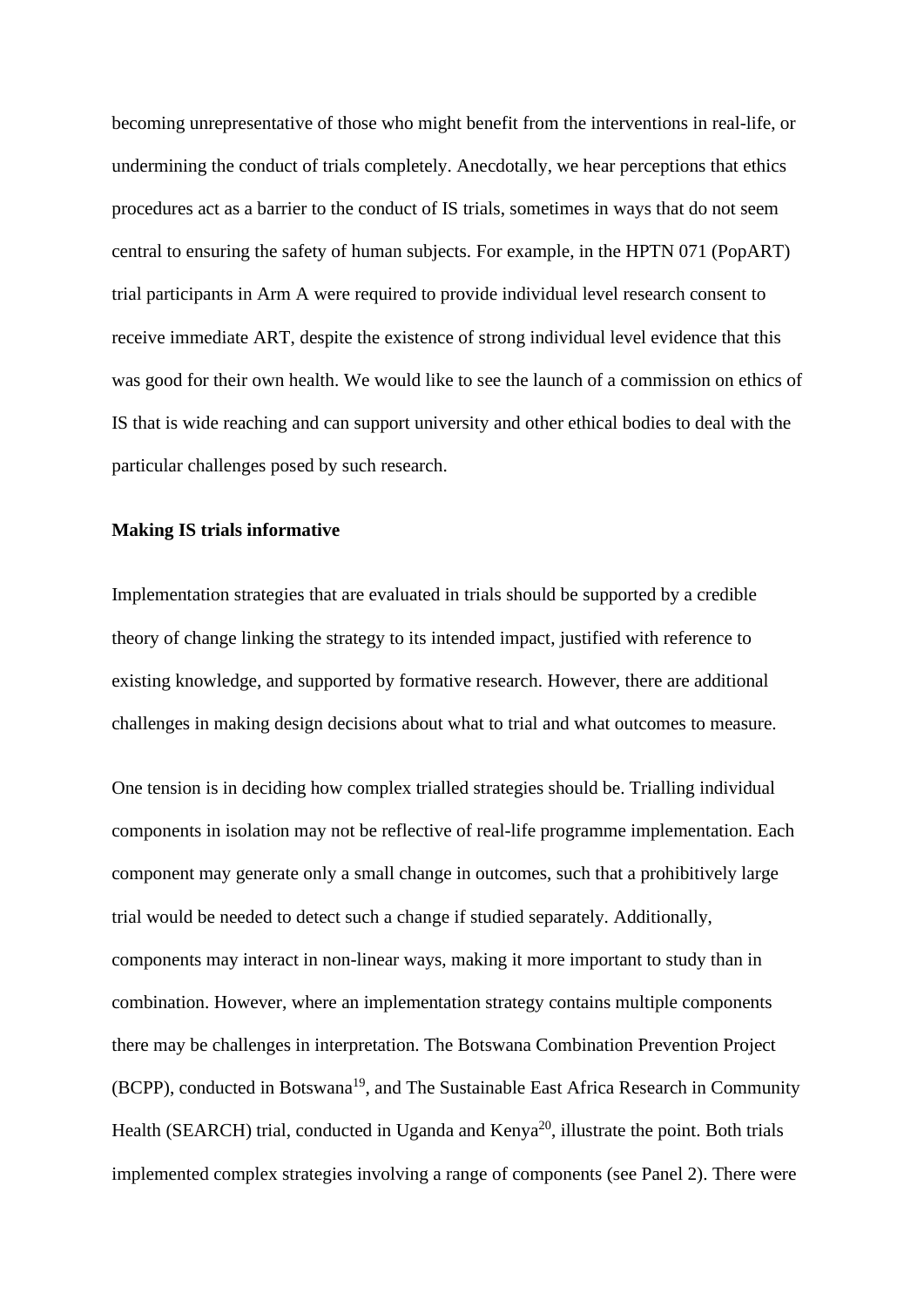significant overlaps, but also important differences between the interventions delivered in the intervention arms of these trials, as well as between the contexts in which they were implemented. This poses challenges for how to interpret each trial and any differences in the results between them. The SEARCH trial did not find a significantly lower HIV incidence in Kenya and Uganda in the intervention arm compared to the control, while the BCPP did in Botswana. As we will see in the next section, the availability of baseline HIV testing and rapid initiation of ART in the control group is one important factor that could explain the lack of difference in effect between the two arms of the SEARCH trial. However, the differences in the complex set of intervention components being delivered adds another layer of complexity to the interpretation of results.

Further, as interventions grow in complexity and context specificity, they become harder to describe in ways that support learning across trials. A range of tools are available to help with this. The Standards for Reporting Implementation Studies (StaRI) checklist identifies 27 items to guide the reporting of both the implementation strategy and the tool being implemented, $^{21}$  as does the Template for Intervention Description and Replication (TIDieR).<sup>22,23</sup> In developing a taxonomy for behavioural interventions, 73 discrete implementation strategies<sup>24</sup> and 93 behavioural change techniques have been identified.<sup>25</sup> The Proctor framework suggests specification of the actor, action, dose, temporality, action target, implementation outcomes, and justification for implementation strategies,  $26$  and this has been further refined using the Capability, Opportunity, Motivation, and Behaviour (COM-B) framework.<sup>9,27</sup> Implementation strategies should also be grounded in behavioural theory which can help justify their likely impact and aid in interpreting findings $28,2924$ 

What outcomes should IS trials measure? Proctor proposes a set of "implementation outcomes": acceptability, adoption, appropriateness, feasibility, fidelity, cost, penetration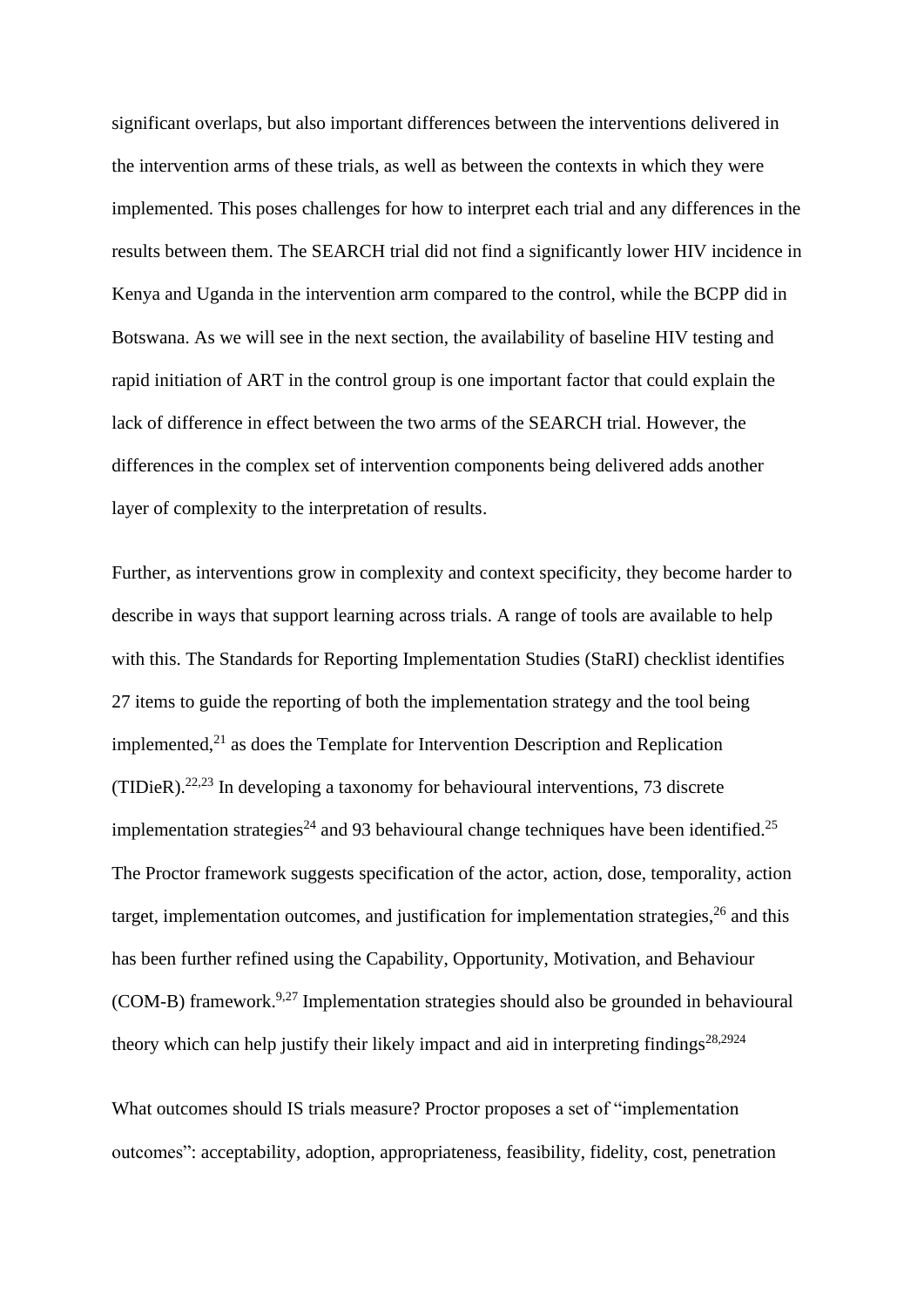and sustainability.<sup>26</sup> In some cases, it may be sufficient to identify whether different implementation strategies achieve these indicators of successful delivery. In turn, implementation trials may seek to measure the proportion of the target population who are successfully using the prevention or treatment tool. High levels of effective use of efficacious tools should translate into population impact on the epidemic, for example, mortality or HIV incidence. This conversion of efficacy (of tools) to impact (of programmes) is, we argue, the ultimate aim of most implementation strategies. But does this mean that we always need to study effects on distal outcomes in IS trials? How do we balance the need to study public health outcomes of importance with the need to avoid all trials being expensive initiatives with many years of follow up? We do not have simple answers to these complex questions. Habicht et al. make a distinction between "performance evaluations" that measure provision, utilisation, and coverage, and "impact evaluations" that measure behavioural or health outcome, suggesting the appropriate outcomes to measure depends on the policy context and decisions to be made.<sup>30</sup> Smaller trials in a range of contexts are needed to test whether novel strategies achieve implementation outcomes. However, investigators of these trials will need to be cognisant that the road to epidemiological impact cannot be assumed to be simple and this approach puts a greater emphasis on modelling projections which may carry debatable assumptions. However, the larger trials required to measure epidemiological impacts also have issues in that these huge research investments often still occur across relatively small geographies, and can take considerable time, and therefore must still confront challenges in translating their findings so that they are informative for onward decision making. There must be room in the IS agenda for trials at all points along this spectrum.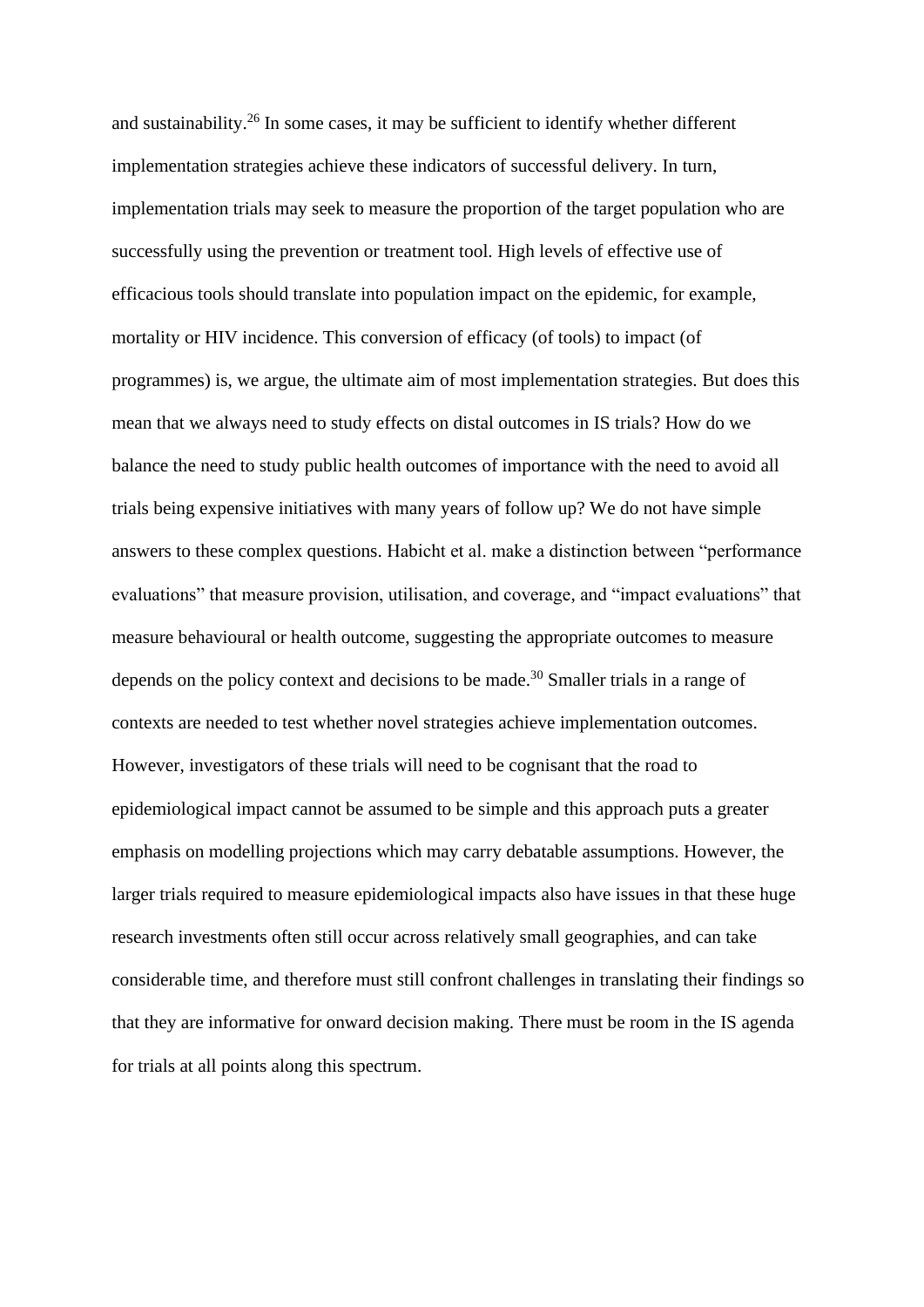#### **Making IS trials rigorous**

RCTs are not rigorous by definition: to draw valid conclusions they must be well conducted and correctly interpreted. The design, conduct, analysis and reporting of RCTs have improved in recent years in part because of the adoption of the CONSORT statement  $10$ , which has an extension for CRTs. While IS researchers sometimes emphasise the difference between the types of trials they conduct and clinical trials, in our view CONSORT is directly relevant to the vast majority of IS trials, whether randomised or not (and similar checklists exist for non-randomised designs $^{31}$ ).

Some methodological challenges will be common to many IS trials. Blinding participants and researchers to treatment arm is difficult or impossible. Consequently, an individual's eligibility for participation is often assessed after randomisation rather than before, and staff might inadvertently apply the eligibility criteria differently in the two arms. Deaton and Cartwright suggest this lack of blinding must be considered a serious threat to trials of social interventions.<sup>32</sup> Standardised and objective measurement tools are essential to avoid biased measurement.

Another issue is in deciding what strategies to compare to the strategy of interest. A 'true' control is rarely feasible in an IS trial, since routine practice may change in the standard of care arms of such trials, as was the case with the roll-out of universal ART guidelines during the HPTN071 (PopART) trial (see Panel 1). Delaying roll out would likely be judged unethical. Many settings have other actors providing support to HIV activities that differ across geography and time, and it would be unethical to ask them to stop in order to guarantee a "true control". Given the large resources available through a trial, it is desirable, and in many cases an ethical imperative, to contribute to strengthening existing activities in the areas not receiving the intervention strategy. Some investigators may go further. In the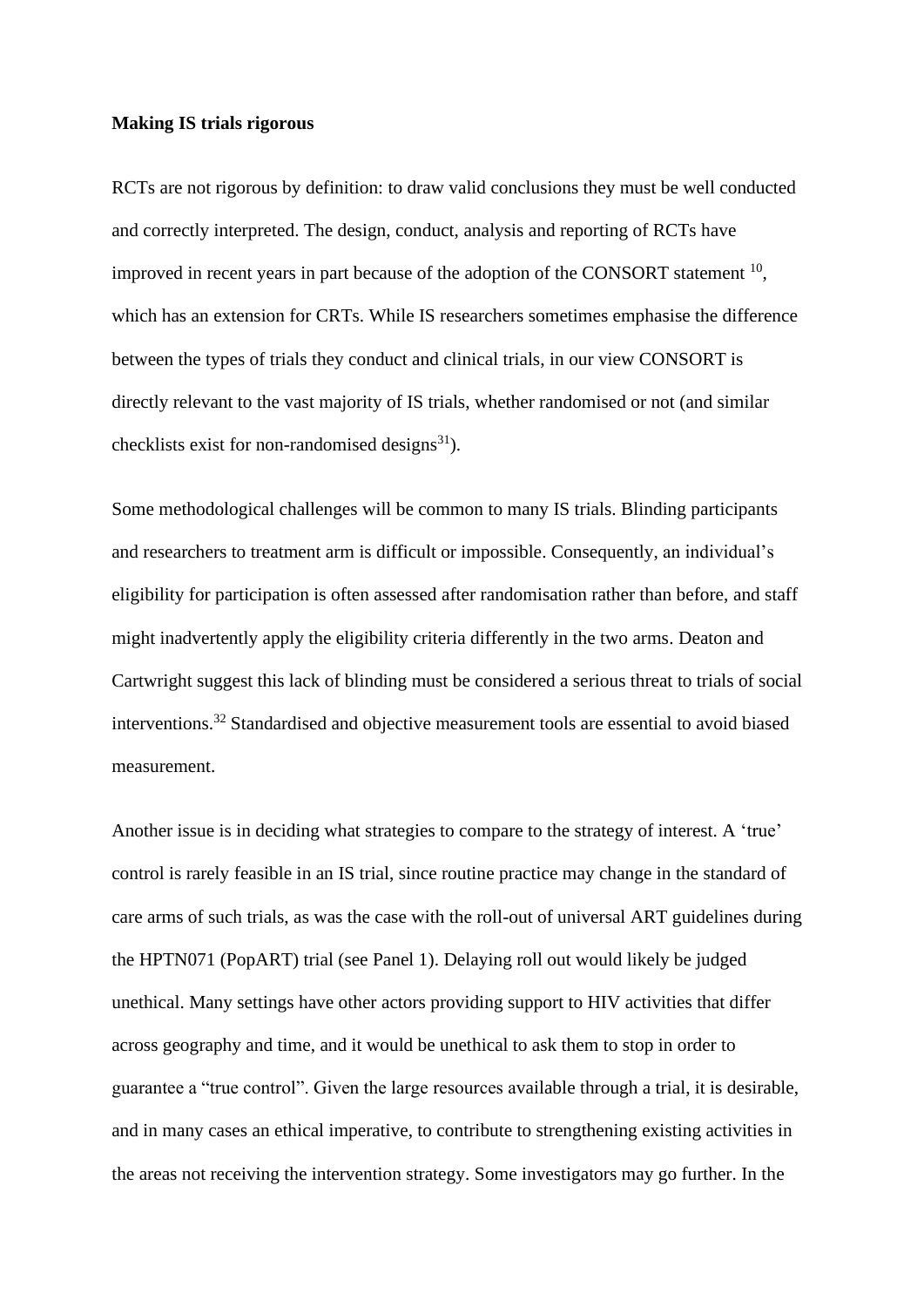SEARCH trial described in Panel 2, it was decided to undertake a community wide HIV testing initiative in both intervention and control arms at the start of the trial. Initial interpretations have ascribed the lack of difference in HIV incidence between the arms to the presence of this "active control".<sup>20</sup> How should the results of the trial be interpreted in this situation, and how can we ensure rigorous inference in such trials conducted in real-life settings? Again, this is not simple, but investigators need to carefully consider what to deliver in standard of care arms of such trials and document the components of intervention that differ between arms, as well as changes in delivery in both active and control arms of such trials over time.

Finally, in IS, randomisation may not be feasible. This paper is not the place for a discussion of reasons why this may be the case, or of alternatives to randomisation.<sup>33,34</sup> Nevertheless, we stress that implementation trialists will often need to consult the tool-box of nonrandomised evaluation designs.<sup>35</sup> Clear documentation of the implementation strategy and prior specification of the (non-randomised) allocation strategy allows the deployment of designs such as interrupted time series, non-randomised-controlled studies, or variations on the randomised trial such as the stepped wedge trial, or other novel approaches including adaptive designs. Although such designs have limitations, they can offer greater validity and transparency compared to observational studies.<sup>35</sup> Where this is not possible, evaluators must rely on analytic approaches to estimate effects where it is hard to avoid making multiple untestable assumptions. As for randomised trials, for these designs to produce valid results many good practices reflected in  $CONSORT<sup>10</sup>$  or  $STROBE<sup>31</sup>$ , can and should be adopted.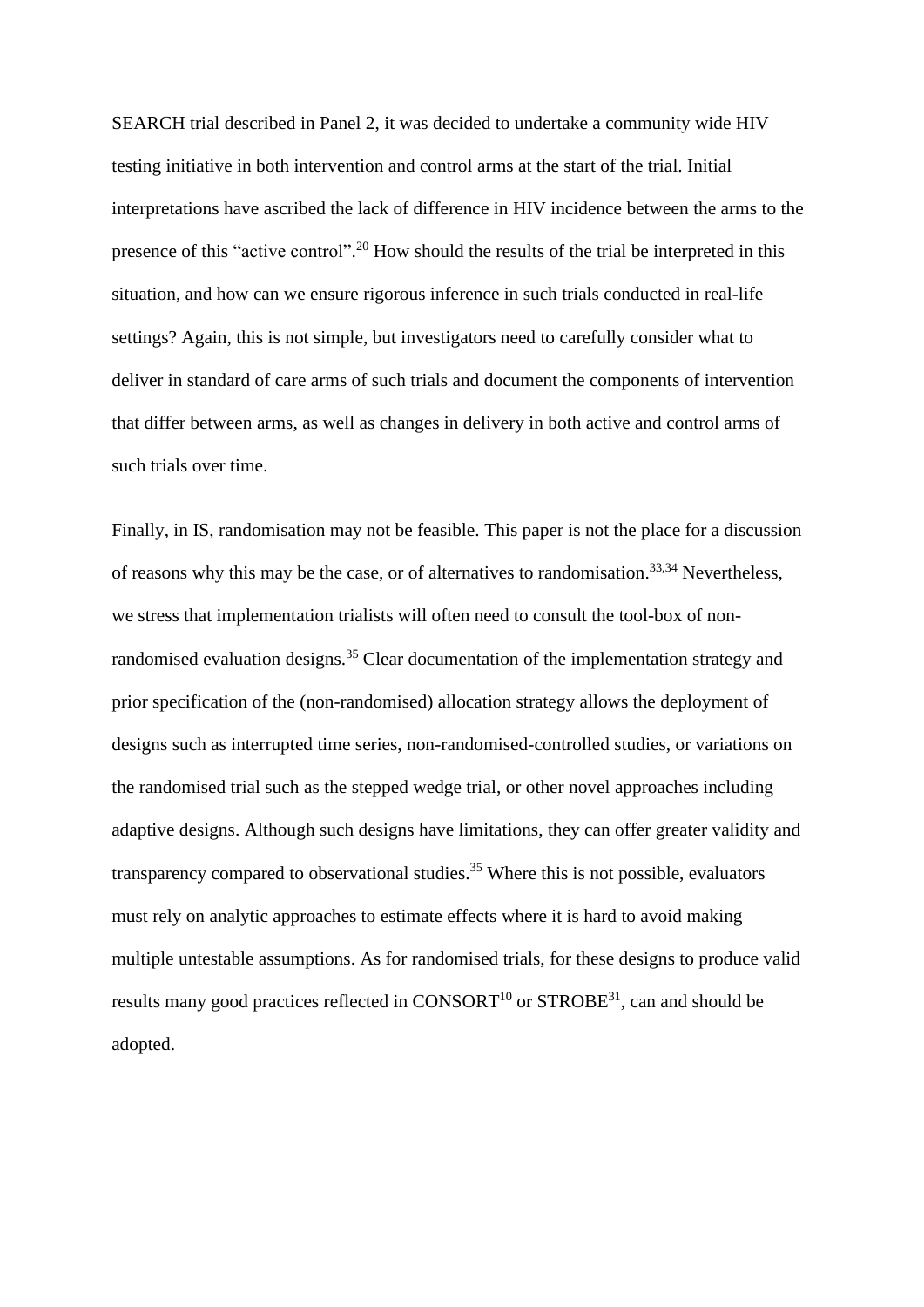#### **Making IS trials relevant**

In many areas of science, a continuum is recognised between *explanatory* and *pragmatic* research, which in turn relates to a distinction between *efficacy* and *effectiveness.*<sup>36</sup> Traditionally, the "efficacy" of a tool refers to how effective it is under "ideal" conditions, and it is the aim of "explanatory" research to estimate efficacy. In contrast, a tool's "effectiveness" is thought of as its effect in "real-life" conditions, and it is the aim of "pragmatic" research to estimate such effects. We find that this distinction between efficacy and effectiveness can obscure the important difference between IS and clinical trials. In IS, we do not conceive that there are two distinct properties of a given *tool* (its efficacy in ideal conditions, and its effectiveness in the real world). Rather, IS starts from the point of view that the extent to which a tool of known efficacy has an effect in a target population depends on both the implementation strategy being deployed and the context.

One way in which IS trials seek to be relevant is by emulating "real-life" conditions. Panel 3 shows how one trial worked to ensure that the intervention was monitored as it would have been in real-life (compared to ensuring perfect fidelity with research resources), and to ensure that outcomes were measured among participants intended to benefit in real-life (compared to highly selected research participants). Current practice in trials can work against these pragmatic aims. For example, we note, anecdotally, a tendency in some settings to flexibly support interventions to maximise their chance of success in ways that can mean that they are given greater support than would be feasible in "real-life". Importantly, these efforts may remain undocumented as part of the implementation strategy. This can compromise the interpretation of the trial and the sustainability of the strategy when the trial comes to an end. We have also heard how processes of consent for research participants can be perceived to work against ensuring that those enrolled in research are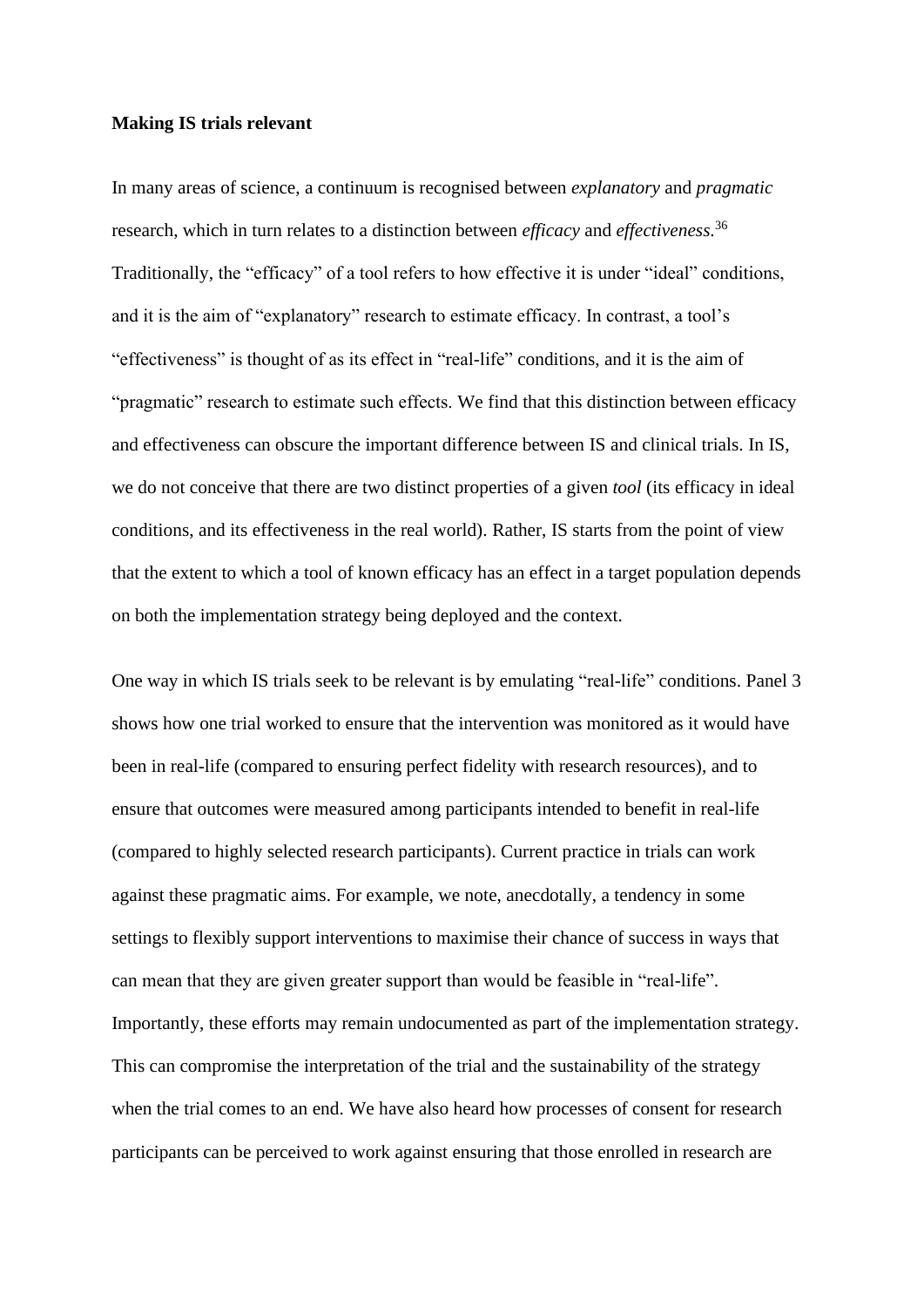representative of those intended to benefit in real-life. For example, individuals from marginalized or vulnerable groups may be reticent to provide their personal details and sign "legal" consent forms. The time required to explain and obtain informed, signed, opt-in consent may be impractical in the settings of such trials.

Ensuring that trials are conducted in ways that ensure their results are relevant and interpretable is challenging, but tools are available to support trialists in designing a trial that matches how they intend to use the results. $37$  The Pragmatic-Explanatory Continuum Indicator Summary 2 (PRECIS-2)<sup>38</sup> is a tool that encourages investigators to clarify the eligibility criteria, recruitment, setting, organisation, flexibility of delivery, and level of participant adherence to the intervention. Similarly, the CONSORT extension for pragmatic trials<sup>39</sup> requires additional information on how participants were chosen, changes that were made to the intervention in order to be implemented in the intended setting, how outcomes and length of follow up are relevant to participants and decision makers, and a discussion of the contextual elements that were essential for implementation and how they might vary in other settings. We do not suggest that all IS trials should be conducted in completely reallife conditions, but it is important for investigators and those who read their research to understand this dimension of a trial's conduct.

#### **Making IS trials useful**

Information gained in IS trials should contribute to knowledge synthesis, help develop theory and support recommendations about what is needed to transfer effective interventions to new settings. It is commonplace to assert that while RCTs should be considered the gold standard for maximising "internal validity", they are compromised in the extent to which they provide "external validity". <sup>40</sup> We feel this distinction can obscure the more critical point for IS. All trials should be rigorous, and thus strive for internal validity. However,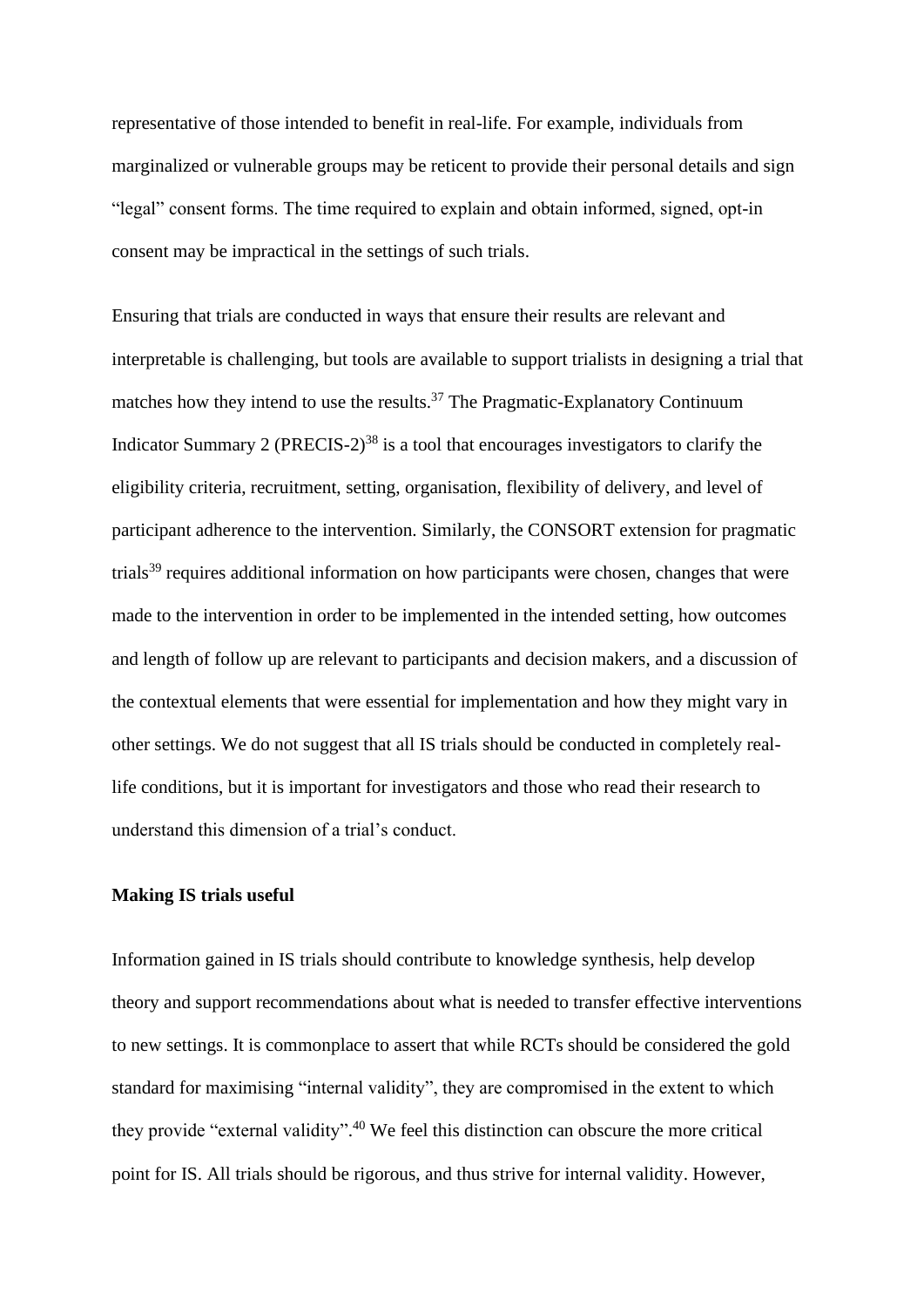understanding what can usefully be learnt from an evaluation of an implementation strategy in one setting about what is needed in new settings is not a simple case of assessing "external validity". Rather, what is needed is a careful assessment of how and why implementation strategies are delivered and achieve their impacts (or do not) in a given setting, so that these can be considered in relation to new settings.

Consequently, undertaking an integrated process evaluation<sup>41</sup> is essential in all IS trials<sup>21</sup>. First, process evaluations should document how implementation occurred, and compare what was intended to happen with what actually happened (fidelity to design). Where interventions are flexibly delivered, documenting the process for monitoring delivery, recording which changes were made, how they were made, and by whom it was decided, allows consideration of these issues in future settings. Second, they should investigate how participants respond to the interventions in terms of their acceptability and accessibility and track behavioural pathways of change. Third, they should document salient characteristics of the context in which the implementation strategy was delivered that would influence whether the intervention works as intended. For example, what health system characteristics were necessary to support a particular intervention being delivered, or what structural factors influenced how safe sex messages could be delivered? Process evaluations are, by nature, mixed-method endeavours involving collaboration with social and behavioural scientists.<sup>42</sup> STaRI includes guidance on reporting the methods and results of process evaluations. To illustrate the value of process evaluation, consider the Intervention with Microfinance for AIDS and Gender Equity (IMAGE) trial described in Panel 4.<sup>43</sup>

Cartwright and Hardie seek to help policy makers improve evidence-based policy and encourage consideration of "support factors" that will help decide whether what worked "there" will work "here".<sup>44</sup> Bonell argues that trials of social interventions should be seen as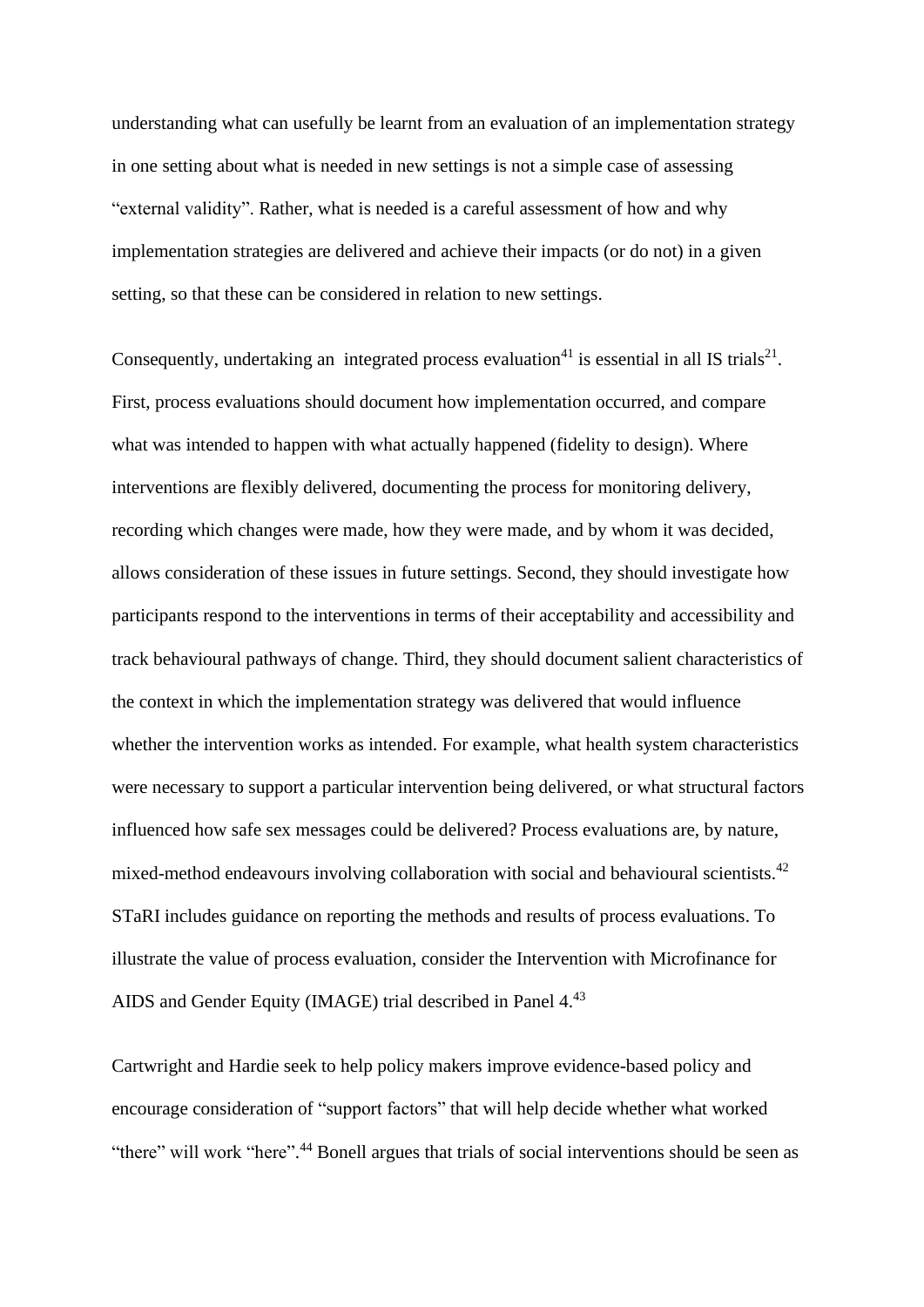"realist" as opposed to "positivist" in nature,<sup>45</sup> and are an ideal opportunity to study mechanisms of change and contextual factors that influence whether interventions achieve their aims in a given setting. Cartwright suggests discussing interventions at a higher level of abstraction than a detailed minutiae description of the precise components of the intervention, a way of thinking sometimes termed "middle-range theory". <sup>46</sup> Finally, the Consolidated Framework for Implementation Research (CFIR) provides 39 ways to characterise five contextual domains: characteristics of the intervention; the political, social, or economic context within which implementation is occurring; the structure within which implementation will take place; characteristics of the individuals involved in the process; and the activities that allow the process of implementation to unfold, such as planning and execution.<sup>47</sup>

# Conclusion

Cutting edge science, in which randomised trials have played a critical role, has supported the identification of an array of tools that prevent or treat HIV infection if used by those who need them. We wish to see a comparable level of critical thinking given to programme implementation efforts that ensure these tools have an impact on the epidemic at large. Some of the scientific challenges in evaluating new drugs and new implementation strategies are similar and we argue that the RCT is an appropriate design in IS. Nevertheless, we have outlined challenges implementation scientists confront in undertaking trials that are feasible, informative, rigorous, relevant and useful and offer some thoughts on how to address these challenges, summarised in Table 1. IS is the critical area where progress will support achievement of the sustainable development goals, not just in relation to HIV but across all areas of global health, and we posit that IS trials will be an essential part of this scientific agenda if we can face up to these challenges.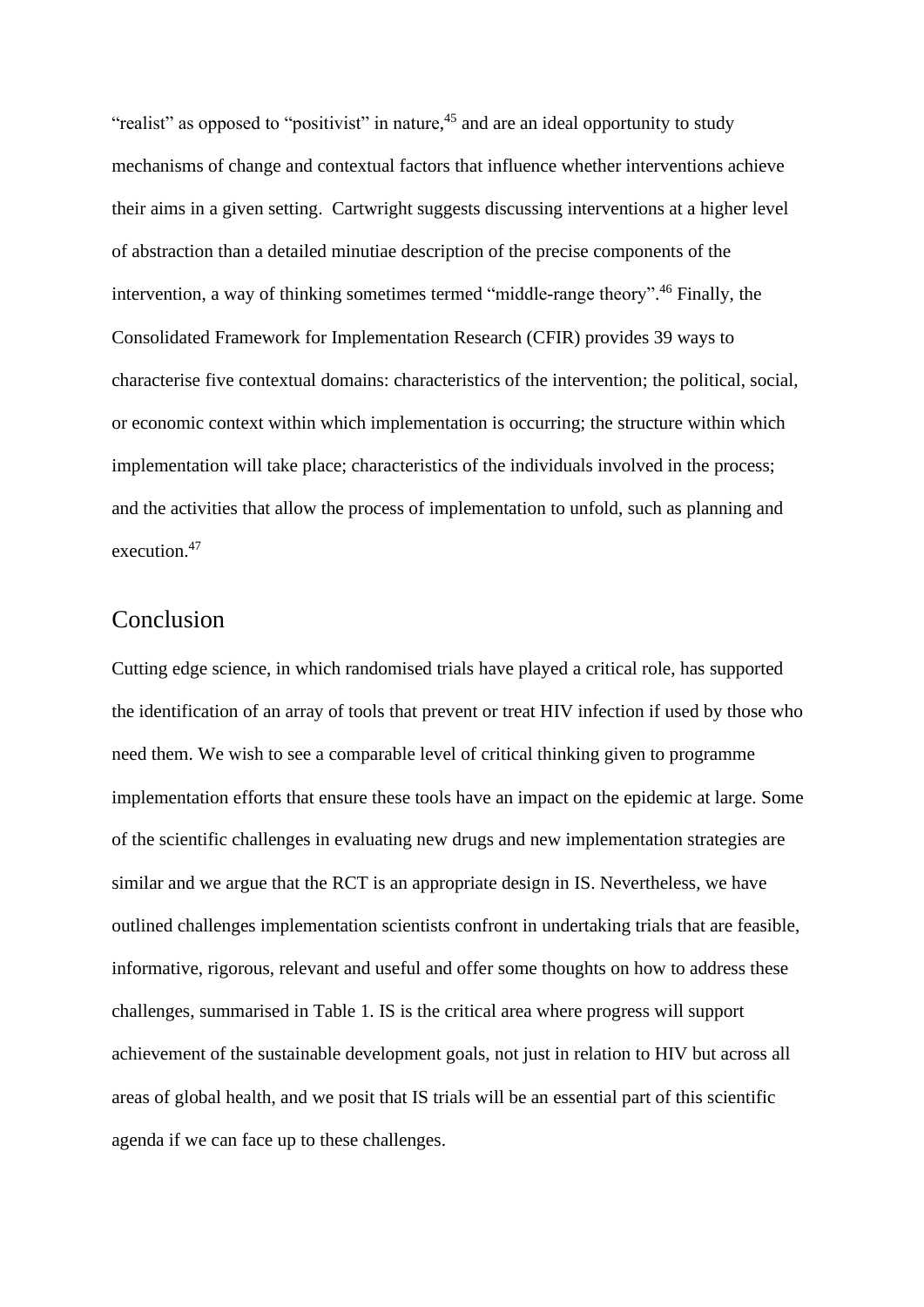# Acknowledgements

We would like to express our gratitude to Calum Davey for his comments and constructive critique on early versions of this manuscript. We would also like to thank three reviewers and two editors (Maya Petersen and Elvin Geng) for very constructive feedback on the paper.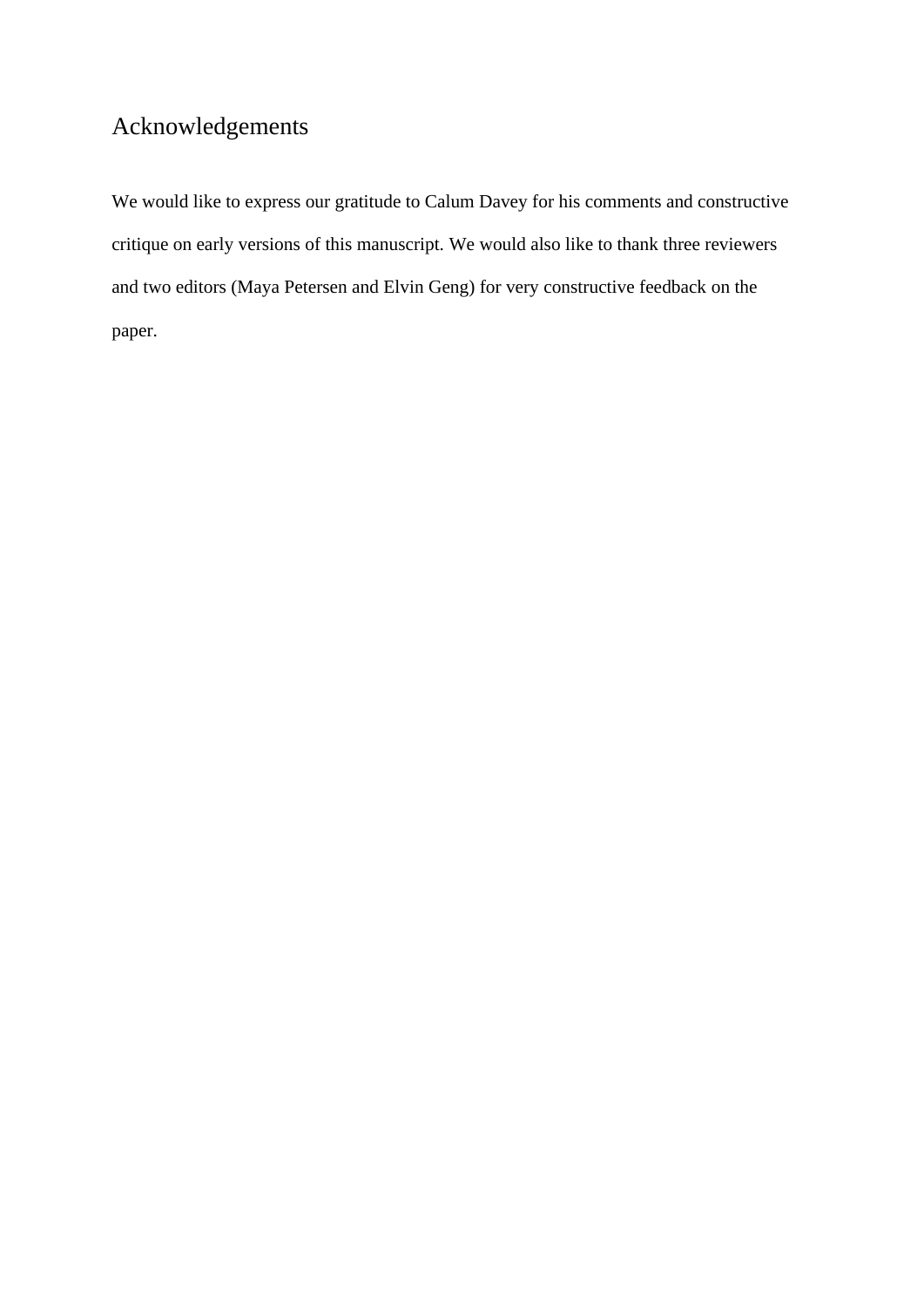# Tables

# **Panel 1: Differences in emphasis of an individually randomised clinical trial of a biomedical tool and a cluster randomised trial of an implementation strategy: the HPTN 052 and HPTN 071 (PopART) trials**

The HPTN 052 trial was an individually randomised trial to establish the biological efficacy of a "tool": ART initiated immediately regardless of CD4 count, to reduce the viral load and consequently prevent onward transmission of HIV. Its purpose was to generate scientific proof of the concept that immediate antiretroviral treatment can reduce the infectiousness of HIV-infected individuals. Newly diagnosed HIV-positive individuals in serodiscordant sexual partnerships were randomly assigned to two trial arms: immediate initiation of ART, and standard of care, which delayed the initiation of ART until CD4 count was less than 250 cells/mm3. HIV transmission rates to uninfected partners were compared between the arms. Its purpose was to generate scientific proof of the concept that immediate antiretroviral treatment can reduce the infectiousness of HIVinfected individuals. It found a 93% reduction in the sexual transmission of HIV in HIVserodiscordant couples.<sup>12</sup>

By contrast, the HPTN071 (PopART) trial was a cluster randomised trial with three arms (A, B, C), randomised at community level in South Africa and Zambia, each of which reflected a different "implementation strategy".<sup>13</sup> The implementation strategy in Arm A used community HIV care providers who travelled house to house providing HIV counselling and testing, and linking HIV negative individuals to prevention services and HIV positive individuals to clinics for treatment, as a strategy to increase the use of HIV prevention and treatment tools among people. In the clinic, HIV-positive individuals were offered immediate ART regardless of their CD4 count. The strategy was identical in arm B, except that at the clinic HIV positive individuals were offered ART according to national guidelines (which changed over the course of the trial). Arm C was the standard of care arm. The HPTN071 (PopART) was designed as a CRT because the implementation strategy could not meaningfully be randomised to individual people, and there was equipoise with respect to the effects of interest on cluster-level outcomes such as community HIV incidence. The trial found a 30% and significantly lower HIV incidence in Arm B compared to Arm C, and a smaller and non-significant 7% lower HIV incidence in Arm A compared to Arm C.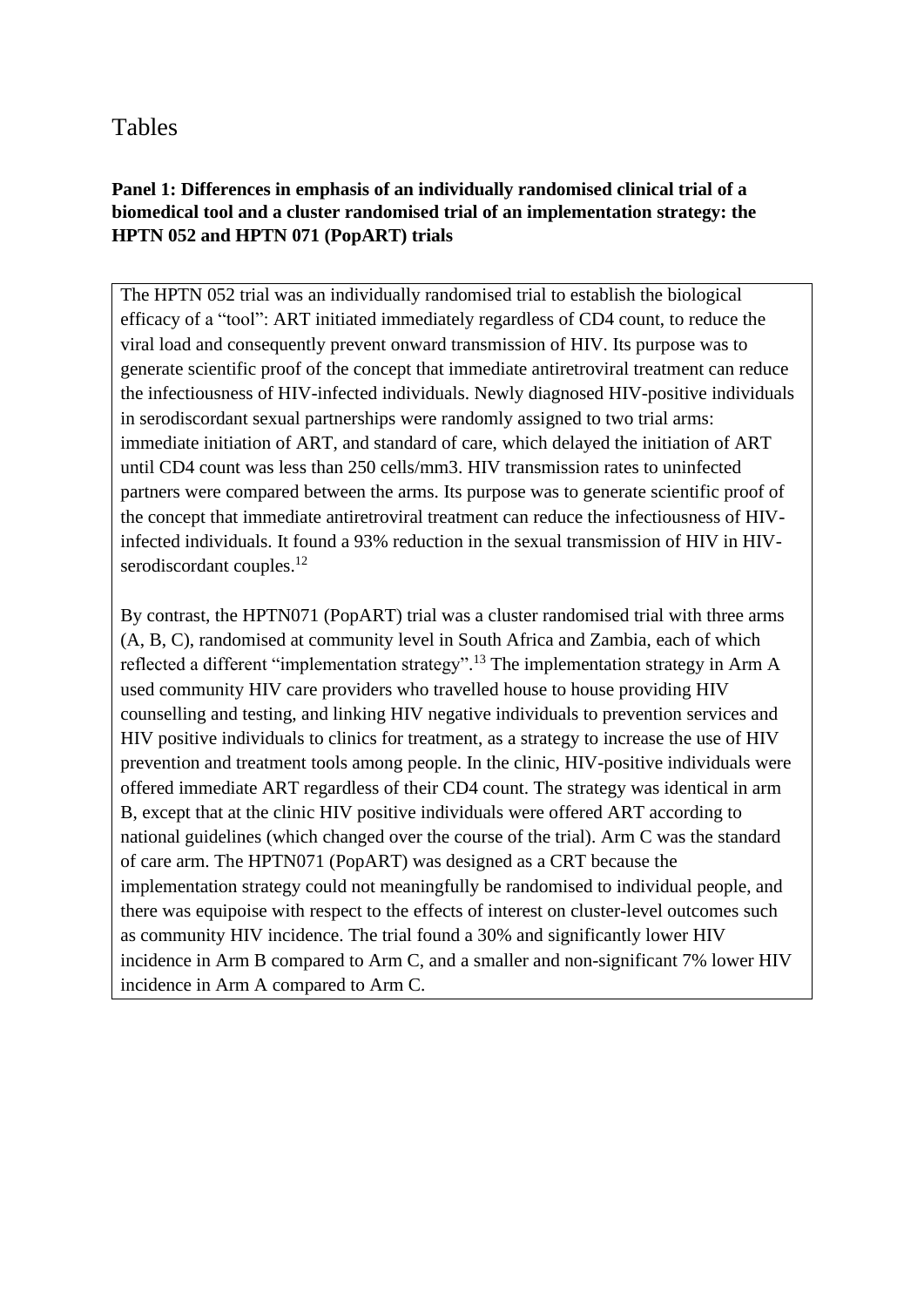# **Panel 2: Complex interventions and active control arms: the SEARCH and BCPP cluster randomised trials**

The BCPP and SEARCH trials were cluster randomised trials of universal test and treat (UTT) strategies for HIV prevention. The BCPP trial found a 30% lower HIV incidence in the intervention compared to the control arm, while the SEARCH trial found reductions in HIV incidence in both arms, but no difference between the arms. The implementation strategies in both trials had many components, with much overlap but also some differences,<sup>48</sup> for example, in the SEARCH trial a multi-disease health campaign ("health fair") was conducted, while in the BCPP trial testing was carried out for HIV only. In the SEARCH trial, the health fair and the home-based testing rounds were delivered at baseline in both intervention and control arms.

| <b>Trial</b>                                                 | <b>BCPP</b>         |                                   | <b>SEARCH</b>               |                             |
|--------------------------------------------------------------|---------------------|-----------------------------------|-----------------------------|-----------------------------|
| <b>Country</b>                                               | <b>Botswana</b>     |                                   | Kenya / Uganda              |                             |
| <b>HIV</b><br><b>Prevalence</b>                              | 29%                 |                                   | 4-19%                       |                             |
| Arm                                                          | Control             | Intervention                      | Control                     | Intervention                |
| <b>Universal</b><br>testing at<br><b>baseline</b>            |                     | ✓<br>Home, mobile                 | Multi-disease<br>Fairs/Home | Multi-disease<br>Fairs/Home |
| <b>Testing</b><br>frequency                                  |                     | Baseline;<br>ongoing;<br>targeted | <b>Baseline</b>             | Annual                      |
| <b>Enhanced</b><br>linkage to<br>care                        |                     |                                   |                             |                             |
| <b>Rapid ART</b><br><b>Start</b>                             |                     | (from 2016)                       |                             | ✓                           |
| <b>Universal</b><br><b>Treatment</b><br>regardless of<br>CD4 | ✓<br>(from<br>2016) | (from 2016)                       | (from 2016)                 | ✓                           |
| <b>Differentiated</b><br><b>ART Delivery</b>                 |                     |                                   |                             |                             |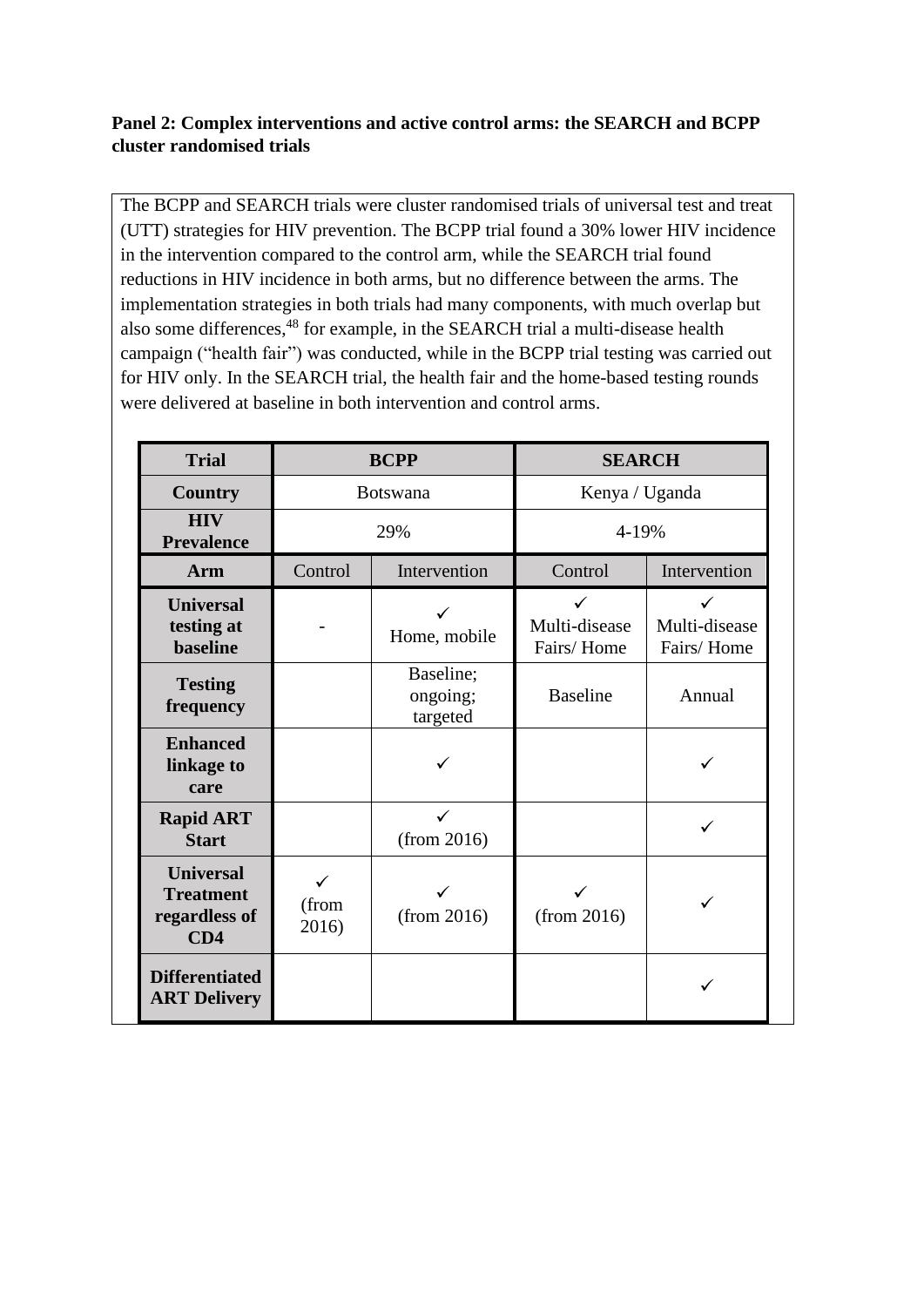## **Panel 3: Striving for relevance: the SAPPHIRE trial**

The Sisters Antiretroviral therapy Programme for Prevention of HIV-an Integrated Response (SAPPH-IRe) trial<sup>49,50</sup> was conducted to establish the impact of an enhanced package of community mobilisation and clinical service activities designed to increase female sex workers' (FSW) engagement in HIV treatment and prevention services on the proportion of all female sex workers with detectable HIV. In the intervention arm, FSW received usual care services, plus an enhanced program of community mobilisation and on-site provision of ART to increase access to and uptake of HIV treatment and care services. In the standard of care arm, the WHO standard programme for  $\text{FSW}^{51}$  was delivered through the national "Sisters With a Voice" programme, which involves HIV testing and counselling, referral to government services for ART, and other HIV and STI care services. The trial found improvements in viral suppression among female sex workers in both arms of the trial but no difference between the arms.

Two factors contributed to making the trial findings relevant to a "real-life" setting, as described in the table below.

| <b>Sample</b>     | The investigators sought to measure the impact of the intervention      |
|-------------------|-------------------------------------------------------------------------|
|                   | not on a convenience sample of sex workers, perhaps those most          |
|                   | easily recruited through the clinics and likely to attend the           |
|                   | intervention sessions. Rather, they sought to recruit a representative  |
|                   | sample of FSW among whom there would be diverse levels of               |
|                   | interest in, engagement with and adherence to the intervention          |
|                   | packages. Since no sampling frame of sex workers existed,               |
|                   | implementing this approach required the use of novel sampling           |
|                   | strategies (respondent driven sampling), and careful analysis to        |
|                   | report the trial aligned with CONSORT principles. <sup>49</sup>         |
| <b>Monitoring</b> | The intervention was monitored by the implementation team using         |
|                   | routine data and management structures as it would have been in         |
|                   | routine practice. This meant that when these process data were          |
|                   | analysed at the end of the trial, it showed that not all aspects of the |
|                   | intervention were delivered as intended. Far from reflecting a          |
|                   | failure of the trial, this helped identify the intervention components  |
|                   | that may not be applicable in routine practice and provided an idea     |
|                   | of what could be more feasible for scale up.                            |
|                   |                                                                         |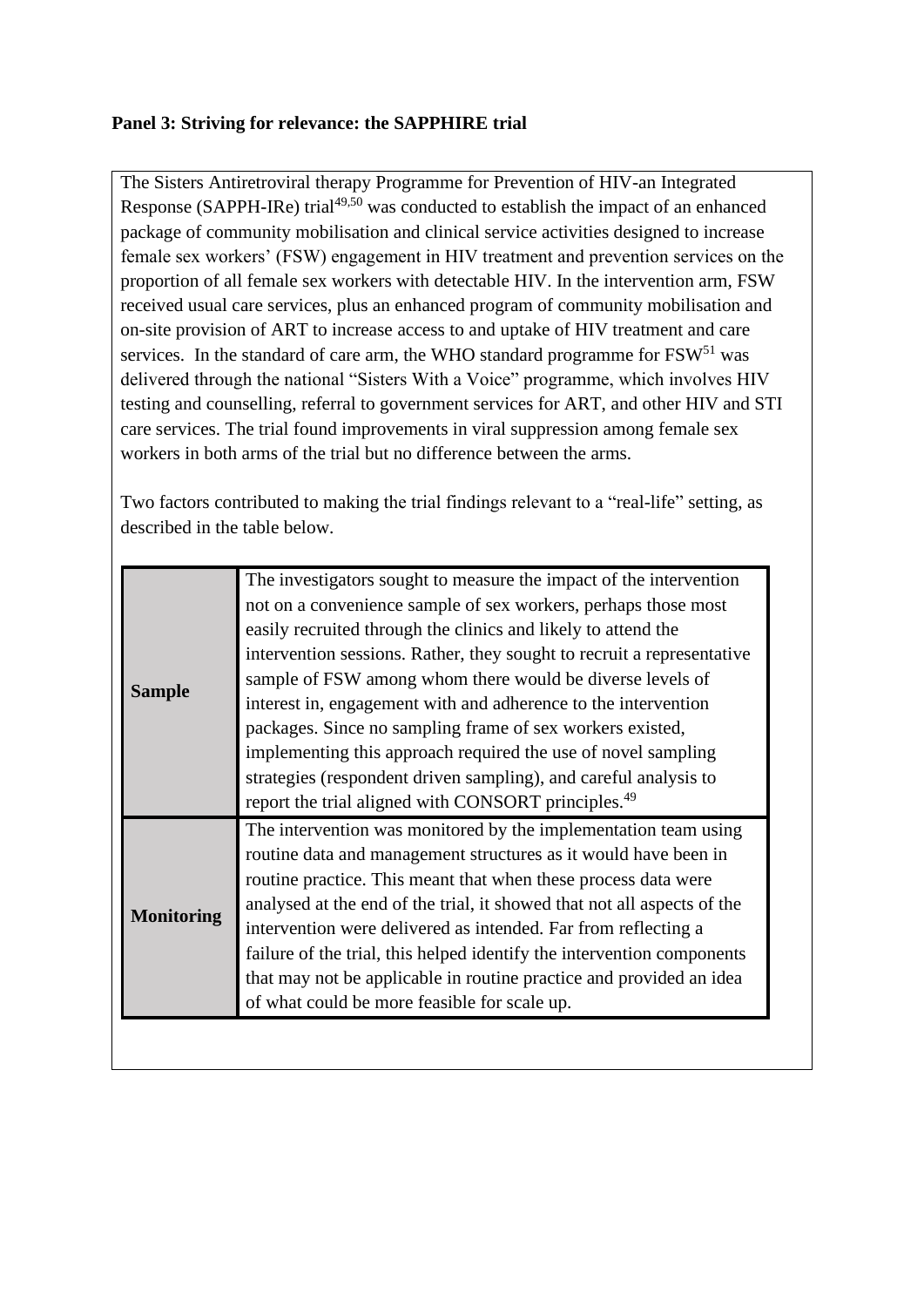## **Panel 4: The value of process evaluation: the IMAGE trial**

The IMAGE intervention combined microfinance-based lending with a gender and HIV training programme aimed at empowering women in South African villages. The aims were to reduce intimate partner violence and HIV infection rates. The microfinance component provided loans to women to establish income-generating businesses and required that they meet fortnightly to manage these loans. These fortnightly meetings provided a platform for delivering the gender and HIV training programme where training sessions about gender roles, domestic violence, safe sexual practices, and HIV infection took place. Trained women would then go on to participate in community mobilisation activities to increase condom use and promote safe sexual behaviours to the young men and women of their households and communities. IMAGE reduced levels of intimate partner violence among participating women, but was not successful in changing levels of condom use or HIV infection among young people in their households or communities. $52$ 

The process evaluation helped make the findings more useful, as described in the table below.<sup>53</sup>

| <b>Data collection</b> | Qualitative data: researchers'<br>observation; focus group discussions;<br>interviews with implementers,<br>participants, and those who dropped<br>out of the programme                                                                                                                                                                                                                                                                                                                                                                                                                                                                                                                                                                                        | Quantitative data:<br>recruitment, attendance and<br>retention |  |
|------------------------|----------------------------------------------------------------------------------------------------------------------------------------------------------------------------------------------------------------------------------------------------------------------------------------------------------------------------------------------------------------------------------------------------------------------------------------------------------------------------------------------------------------------------------------------------------------------------------------------------------------------------------------------------------------------------------------------------------------------------------------------------------------|----------------------------------------------------------------|--|
| <b>Results</b>         | • The training programme was well attended and highly valued.<br>▶ Participation in community mobilisation was possible and<br>rewarding for some women, but many were not motivated or faced<br>difficulty in finding the time to engage in these activities.<br>$\triangleright$ Only 10% of households in target communities directly<br>participated in the intervention.                                                                                                                                                                                                                                                                                                                                                                                  |                                                                |  |
| Interpretation         | The lack of effect on condom use and HIV transmission among<br>members of the household and community could be explained by<br>challenges in community mobilisation, rather than by failure of the<br>training.<br>Interviews with providers both within and beyond the study<br>setting revealed that the approach to training in the course of the<br>trial was unlikely to be either sustainable in situ or transferrable to<br>other microfinance organisations because of its need for high level<br>skills and quality assurance practices that would not be widely<br>available in many microfinance organisations.<br>$\blacktriangleright$ This insight made it possible to develop delivery models that<br>would be transferrable to other settings. |                                                                |  |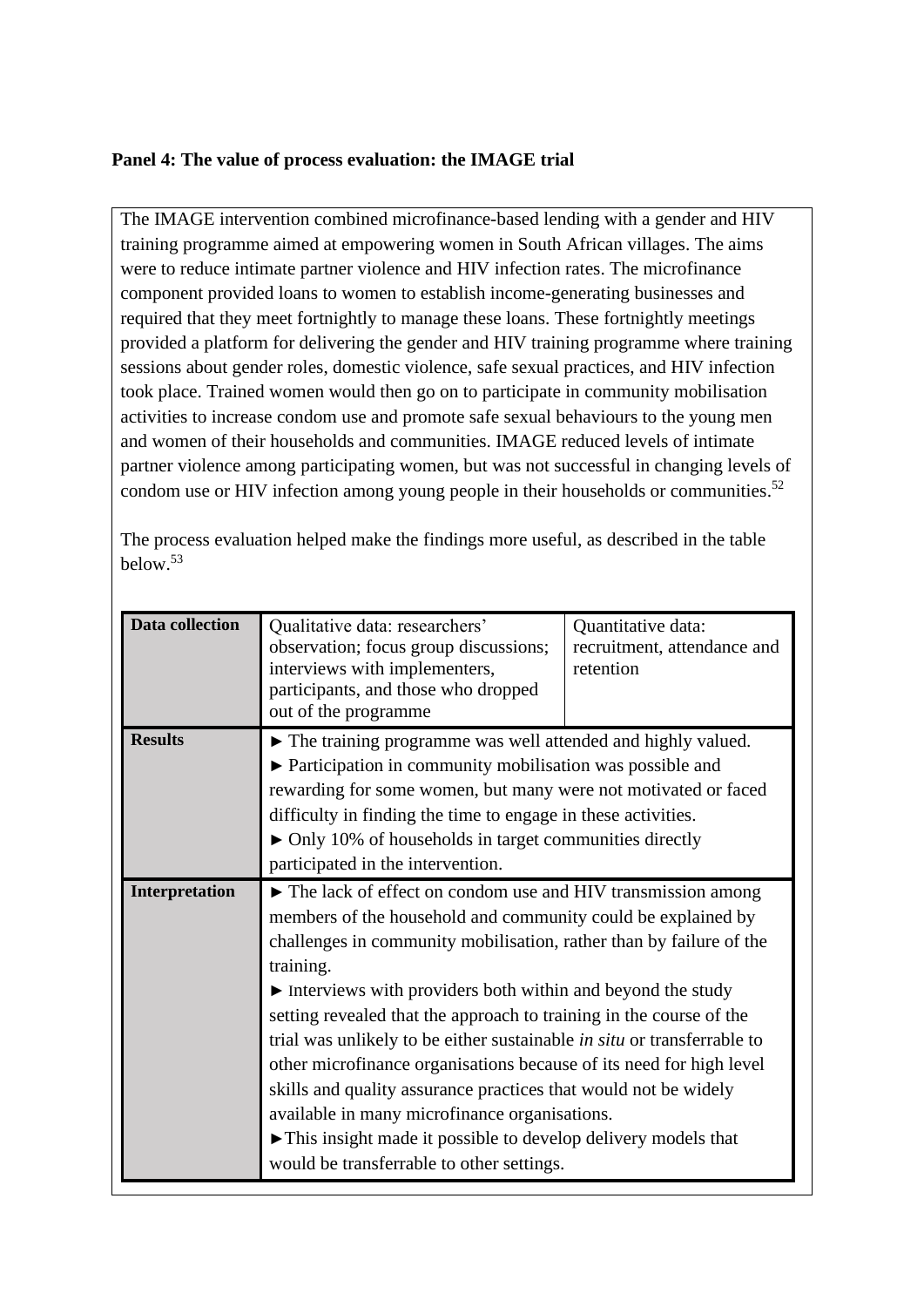# **Table 1: Summary of the challenges in the design and conduct of IS trials for HIV prevention and treatment**

| <b>Challenge</b>           | <b>Description</b>                                                                                                            | <b>Suggestions for how to address the challenges</b>                                                                                                                                                                                                                                                                                                                                                                                                                     |
|----------------------------|-------------------------------------------------------------------------------------------------------------------------------|--------------------------------------------------------------------------------------------------------------------------------------------------------------------------------------------------------------------------------------------------------------------------------------------------------------------------------------------------------------------------------------------------------------------------------------------------------------------------|
|                            | Partnerships for IS trials<br>are complex and fragile;<br>multiple stakeholders with<br>different incentives and<br>timelines | Develop and strengthen platforms to build<br>partnerships (e.g. participatory approaches to co-<br>develop Theories of Change).                                                                                                                                                                                                                                                                                                                                          |
| <b>Feasibility</b>         | Routine data are weak;<br>bespoke research data can<br>be complex and expensive<br>to collect                                 | Investments in strengthening routine data<br>systems are needed.                                                                                                                                                                                                                                                                                                                                                                                                         |
|                            | Ethical norms have been<br>imported from clinical and<br>social science research and<br>can create barriers                   | A commission on ethics for IS trials is needed.                                                                                                                                                                                                                                                                                                                                                                                                                          |
| <b>Informativen</b><br>ess | Deciding what<br>implementation strategies<br>to trial and how complex<br>they should be                                      | Consider balance between complexity and<br>simplicity: trialling individual components in<br>isolation is not reflective of real-life programmes<br>and would require large trials to detect change;<br>multiple components pose challenges in<br>interpretation.                                                                                                                                                                                                        |
|                            | Complex implementation<br>strategies can be difficult<br>to describe                                                          | Use available tools to describe interventions,<br>such as:<br>$\blacktriangleright$ The Standards for Reporting Implementation<br>Studies (StaRI) checklist<br>Template for Intervention Description and<br>Replication (TIDieR)<br>$\blacktriangleright$ The Proctor framework: specification of the<br>actor, action, dose, temporality, action target,<br>implementation outcomes, and justification for<br>implementation strategies.                                |
|                            | Which outcomes to<br>measure? Not all trials can<br>be very large and study<br>both proximate and distal<br>outcomes          | $\triangleright$ Consider the policy context and what<br>decisions are to be informed or strengthened by<br>evidence<br>• Consider balance: smaller trials in a range of<br>contexts are needed to measure the effect of<br>strategies on implementation outcomes but<br>requires strong assumptions for epidemiological<br>impact; larger trials are needed to measure<br>epidemiological impacts but occur across small<br>geographies and can take considerable time. |
| <b>Rigor</b>               | Are the rules of RCTs<br>relevant to IS trials?                                                                               | Most of the time, the CONSORT can be used to<br>guide IS trials.                                                                                                                                                                                                                                                                                                                                                                                                         |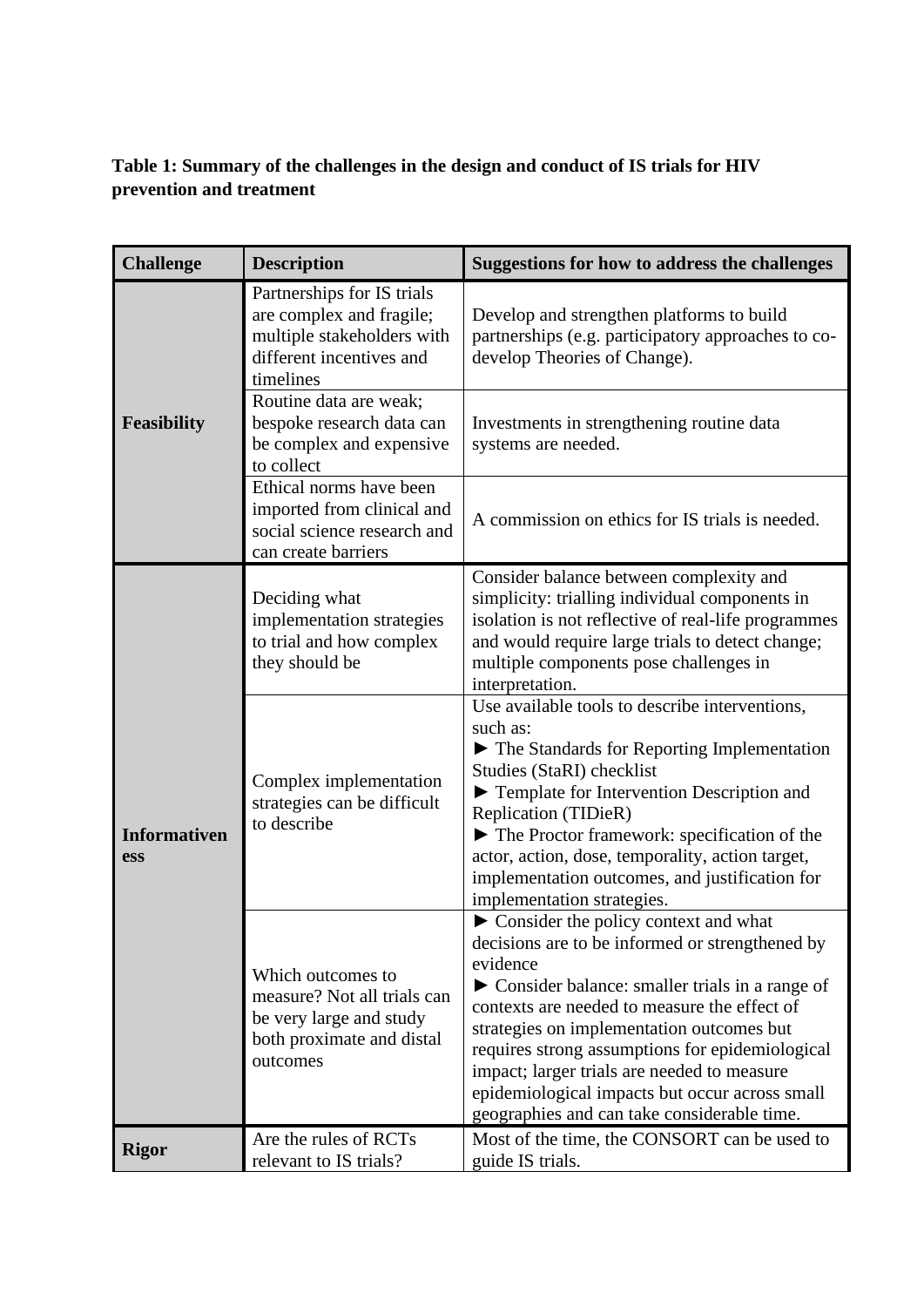|                   | Lack of blinding of<br>participants; eligibility<br>assessed after<br>randomisation; risk of<br>applying the eligibility<br>criteria differently in the<br>two arms                                                                                                           | Use of standardised and objective measurement<br>tools to avoid biased measurement.                                                                                                                                                                                          |
|-------------------|-------------------------------------------------------------------------------------------------------------------------------------------------------------------------------------------------------------------------------------------------------------------------------|------------------------------------------------------------------------------------------------------------------------------------------------------------------------------------------------------------------------------------------------------------------------------|
|                   | Lack of a "true control"                                                                                                                                                                                                                                                      | $\triangleright$ Carful consideration of what to deliver in the<br>standard of care arm<br>Document the components that differ between<br>arms, and the changes in delivery in both active<br>and control arms over time.                                                    |
|                   | Randomisation may not be<br>feasible in some settings                                                                                                                                                                                                                         | $\blacktriangleright$ Use quasi-experimental and alternative trial<br>designs<br>$\blacktriangleright$ Clear documentation of the implementation<br>strategy and prior specification of the non-<br>randomised allocation                                                    |
| <b>Relevance</b>  | The distinction between<br>efficacy and effectiveness<br>is not clear in IS                                                                                                                                                                                                   | The extent to which a tool of known efficacy<br>has an effect in a target population depends on<br>both the implementation strategy and the context<br>$\triangleright$ Focus on the effectiveness of the<br>implementation strategy rather than the efficacy<br>of the tool |
|                   | Deciding how pragmatic<br>the trial should be is not<br>simple                                                                                                                                                                                                                | Where possible, recruit populations intended to<br>benefit in real-life, monitor the intervention as it<br>would be in routine practice, and use tools (e.g.<br>PRECIS-2) to match design and conduct to the<br>intended use of results.                                     |
| <b>Usefulness</b> | What happens in practice<br>may differ from the<br>intended implementation<br>Clients may respond in a<br>range of ways to<br>interventions<br>How to learn from an<br>evaluation of an<br>implementation strategy in<br>one setting about what is<br>needed in new settings? | Integrate a process evaluation to document how<br>implementation occurred, how participants<br>respond to the interventions, and the salient<br>characteristics of the context in which the<br>implementation strategy was delivered                                         |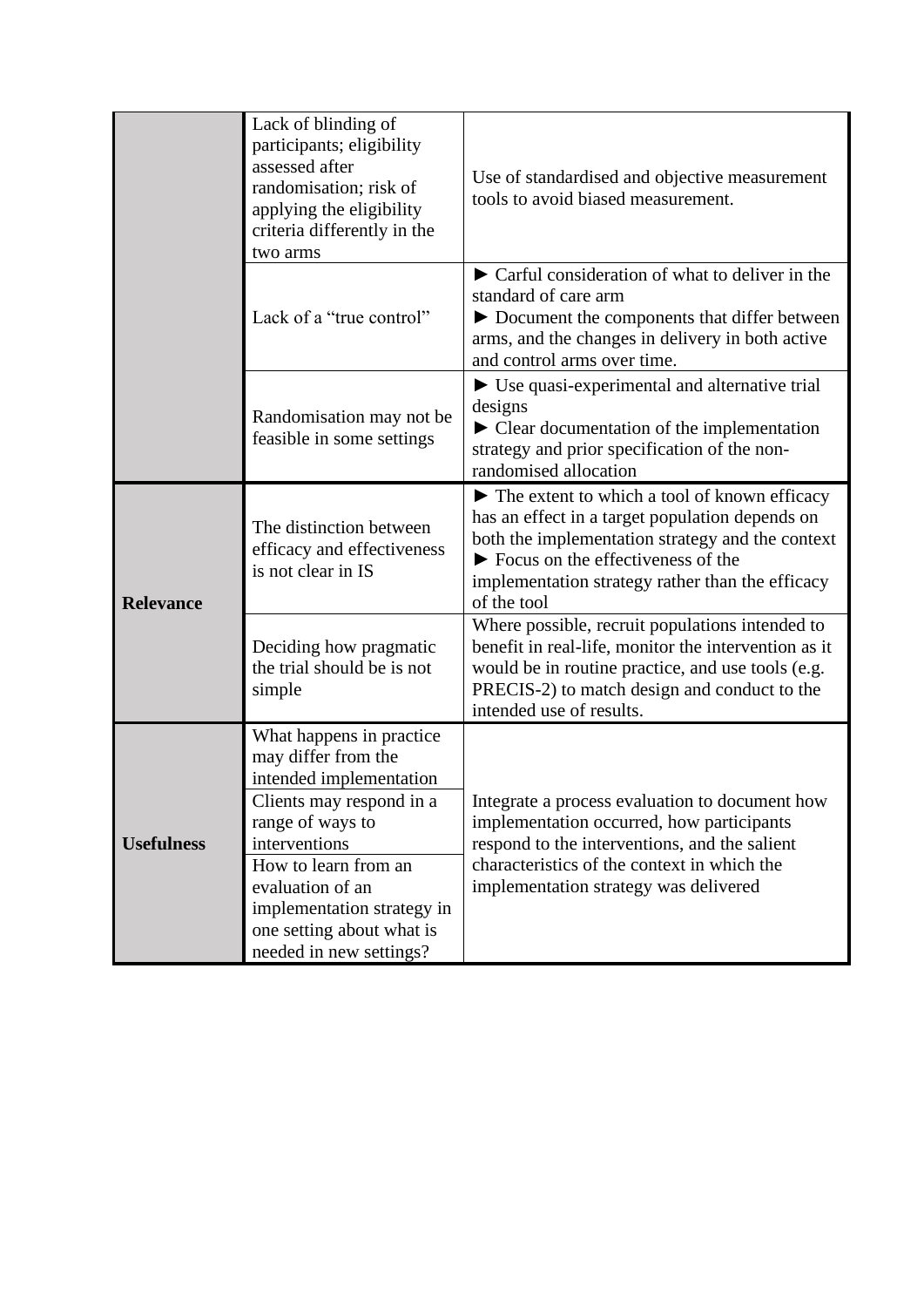# References

- 1. Steiner MJ, Cates W, Warner L. The real problem with male condoms is nonuse. *Sex Transm Dis*. 1999;26(8):459-462.
- 2. UNAIDS. *AIDS Statistics—2018 Fact Sheet*. Geneva: UNAIDS; 2018.
- 3. World Health Organisation. *Guidance on Couples HIV Testing and Counselling Including Antiretroviral Therapy for Treatment and Prevention in Serodiscordant Couples: Recommendations for a Public Health Approach*. Geneva: WHO; 2012.
- 4. Weiss HA, Quigley MA, Hayes RJ. Male circumcision and risk of HIV infection in sub-Saharan Africa: a systematic review and meta-analysis. *Aids*. 2000;14(15):2361- 2370.
- 5. What is the purpose of medical research? *Lancet*. 2013;381(9864):347. doi:10.1016/S0140-6736(13)60149-X
- 6. Gardner EM, McLees MP, Steiner JF, Del Rio C, Burman WJ. The spectrum of engagement in HIV care and its relevance to test-and-treat strategies for prevention of HIV infection. *Clin Infect Dis*. 2011;52(6):793-800. doi:10.1093/cid/ciq243
- 7. Hargreaves JR, Delany-Moretlwe S, Hallett TB, et al. The HIV prevention cascade: integrating theories of epidemiological, behavioural, and social science into programme design and monitoring. *Lancet HIV*. 2016;3(7):e318-e322. doi:10.1016/S2352-3018(16)30063-7
- 8. Krishnaratne S, Hensen B, Cordes J, Enstone J, Hargreaves JR. Interventions to strengthen the HIV prevention cascade: a systematic review of reviews. *Lancet HIV*. 2016;3(7):e307-e317. doi:10.1016/S2352-3018(16)30038-8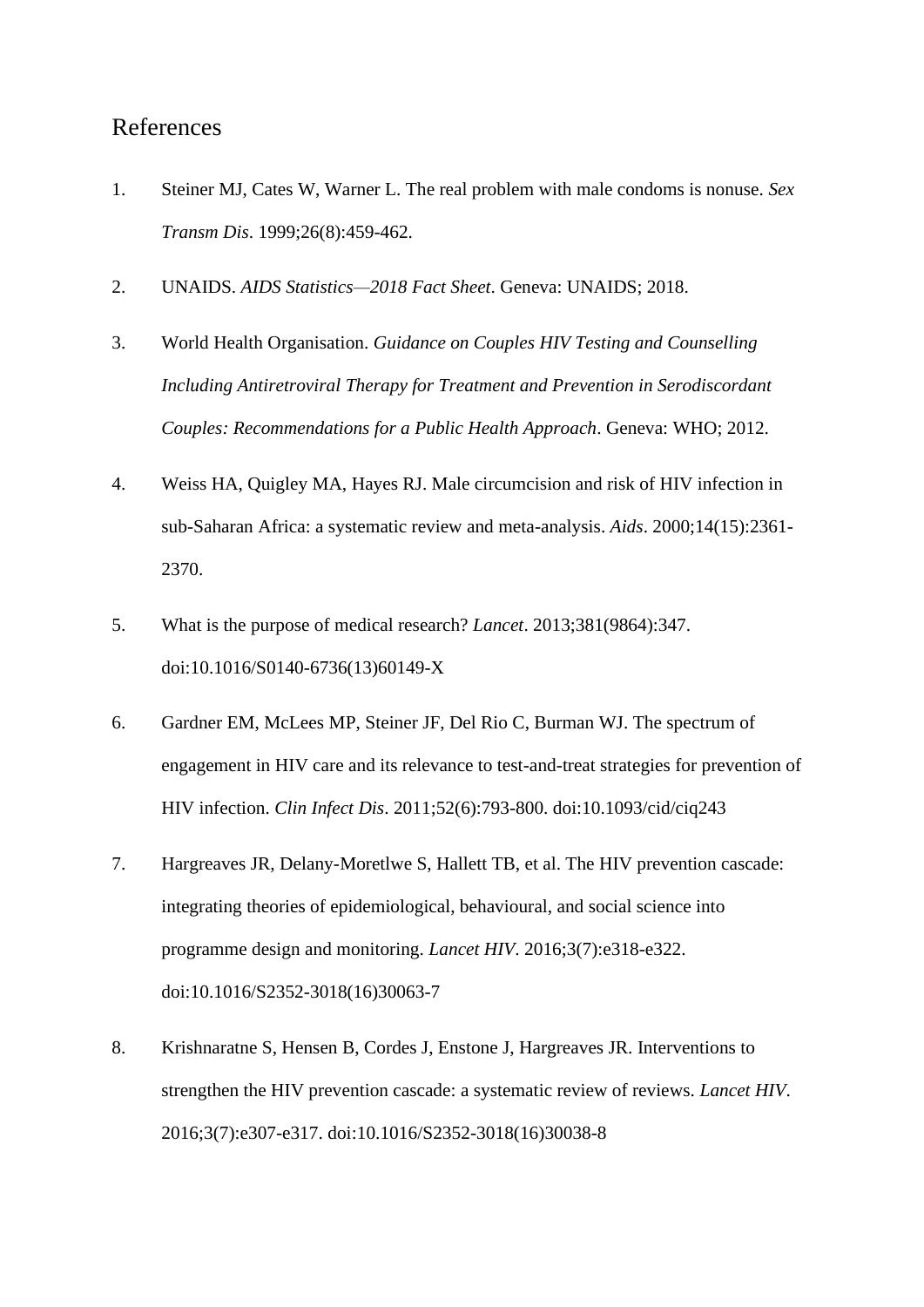- 9. Hickey MD, Odeny TA, Petersen M, et al. Specification of implementation interventions to address the cascade of HIV care and treatment in resource-limited settings: A systematic review. *Implement Sci*. 2017;12(1):1-15. doi:10.1186/s13012- 017-0630-8
- 10. Schulz KF, Altman DG, Moher D. CONSORT 2010 statement: updated guidelines for reporting parallel group randomised trials. *BMC Med*. 2010;8(1):18.
- 11. Eccles M, Grimshaw J, Campbell M, Ramsay C. Research designs for studies evaluating the effectiveness of change and improvement strategies. *Qual Saf Heal Care*. 2003;12. doi:10.1136/qhc.12.1.47
- 12. Cohen MS, Chen YQ, McCauley M, et al. Prevention of HIV-1 Infection with Early Antiretroviral Therapy. *N Engl J Med*. 2011;365(6):493-505. doi:10.1056/NEJMoa1105243
- 13. Hayes R, Ayles H, Beyers N, et al. HPTN 071 (PopART): rationale and design of a cluster-randomised trial of the population impact of an HIV combination prevention intervention including universal testing and treatment - a study protocol for a cluster randomised trial. *Trials*. 2014;15:57. doi:10.1186/1745-6215-15-57
- 14. Hayes RJ, Donnell D, Floyd S, et al. Effect of Universal Testing and Treatment on HIV Incidence — HPTN 071 (PopART). *N Engl J Med*. 2019;381(3):207-218. doi:10.1056/NEJMoa1814556
- 15. Breuer E, De Silva MJ, Fekadu A, et al. Using workshops to develop theories of change in five low and middle income countries: lessons from the programme for improving mental health care (PRIME). *Int J Ment Health Syst*. 2014;8(1):15.
- 16. Peters DH, Bhuiya A, Ghaffar A. Engaging stakeholders in implementation research: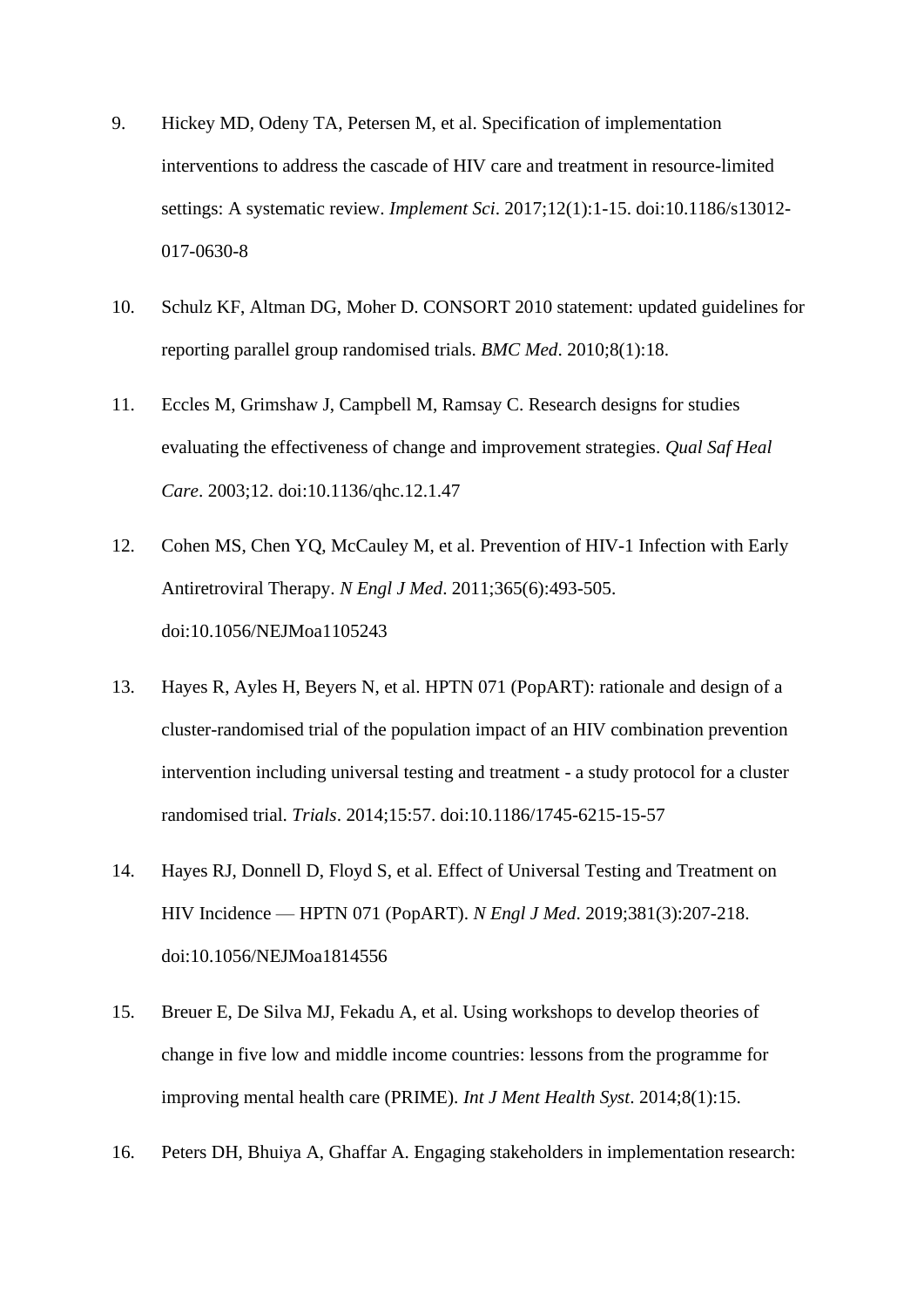lessons from the Future Health Systems Research Programme experience. 2017.

- 17. Hutton JL. Are distinctive ethical principles required for cluster randomised controlled trials? *Stat Med*. 2001;20. doi:3.0.CO;2-D
- 18. Gopichandran V, Luyckx VA, Biller-Andorno N, et al. Developing the ethics of implementation research in health. *Implement Sci*. 2016;11(1):161. doi:10.1186/s13012-016-0527-y
- 19. Makhema J, Wirth KE, Pretorius Holme M, et al. Universal Testing, Expanded Treatment, and Incidence of HIV Infection in Botswana. *N Engl J Med*. 2019;381(3):230-242. doi:10.1056/NEJMoa1812281
- 20. Havlir D V., Balzer LB, Charlebois ED, et al. HIV Testing and Treatment with the Use of a Community Health Approach in Rural Africa. *N Engl J Med*. 2019;381(3):219- 229. doi:10.1056/NEJMoa1809866
- 21. Pinnock H, Barwick M, Carpenter CR, et al. Standards for Reporting Implementation Studies (StaRI) Statement. *BMJ*. 2017;356. doi:10.1136/bmj.i6795
- 22. Better reporting of interventions: template for intervention description and replication (TIDieR) checklist and guide. doi:10.1136/bmj.g1687
- 23. Cotterill S, Knowles S, Martindale AM, et al. Getting messier with TIDieR: Embracing context and complexity in intervention reporting. *BMC Med Res Methodol*. 2018;18(1):12. doi:10.1186/s12874-017-0461-y
- 24. Powell BJ, Waltz TJ, Chinman MJ, et al. A refined compilation of implementation strategies: Results from the Expert Recommendations for Implementing Change (ERIC) project. *Implement Sci*. 2015;10(1):1-14. doi:10.1186/s13012-015-0209-1
- 25. Michie S, Carey RN, Johnston M, et al. From Theory-Inspired to Theory-Based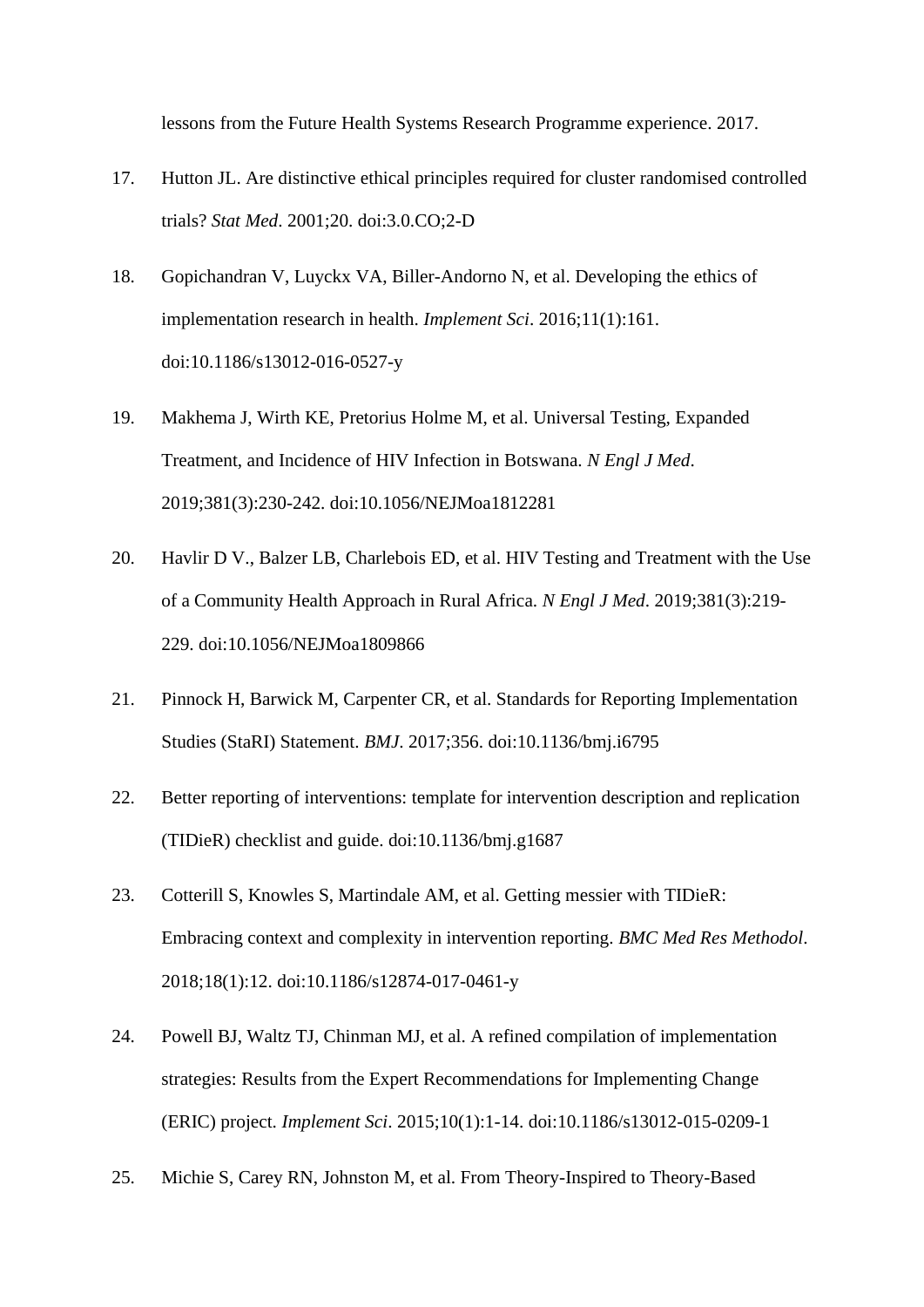Interventions: A Protocol for Developing and Testing a Methodology for Linking Behaviour Change Techniques to Theoretical Mechanisms of Action. *Ann Behav Med*. 2016:1-12. doi:10.1007/s12160-016-9816-6

- 26. Proctor EK, Powell BJ, McMillen JC. Implementation strategies: recommendations for specifying and reporting. *Implement Sci*. 2013;8(1):139. doi:10.1186/1748-5908-8-139
- 27. Michie S, van Stralen MM, West R. The behaviour change wheel: a new method for characterising and designing behaviour change interventions. *Implement Sci*. 2011;6. doi:10.1186/1748-5908-6-1
- 28. Birken SA, Powell BJ, Shea CM, et al. Criteria for selecting implementation science theories and frameworks: Results from an international survey. *Implement Sci*. 2017;12(1):1-9. doi:10.1186/s13012-017-0656-y
- 29. Nilsen P. Making sense of implementation theories, models and frameworks. *Implement Sci*. 2015;10:53. doi:10.1186/s13012-015-0242-0
- 30. Habicht JP, Victora CG, Vaughan JP. Evaluation designs for adequacy, plausibility and probability of public health programme performance and impact. *Int J Epidemiol*. 1999;28(1):10-18. doi:10.1093/ije/28.1.10
- 31. von Elm E, Altman DG, Egger M, et al. The Strengthening the Reporting of Observational Studies in Epidemiology (STROBE) statement: guidelines for reporting observational studies. *J Clin Epidemiol*. 2008;61(4):344-349. doi:10.1016/j.jclinepi.2007.11.008
- 32. Deaton A, Cartwright N. Understanding and misunderstanding randomized controlled trials. *Soc Sci Med*. 2018;210:2-21. doi:10.1016/j.socscimed.2017.12.005
- 33. Bonell CP, Hargreaves J, Cousens S, et al. Alternatives to randomisation in the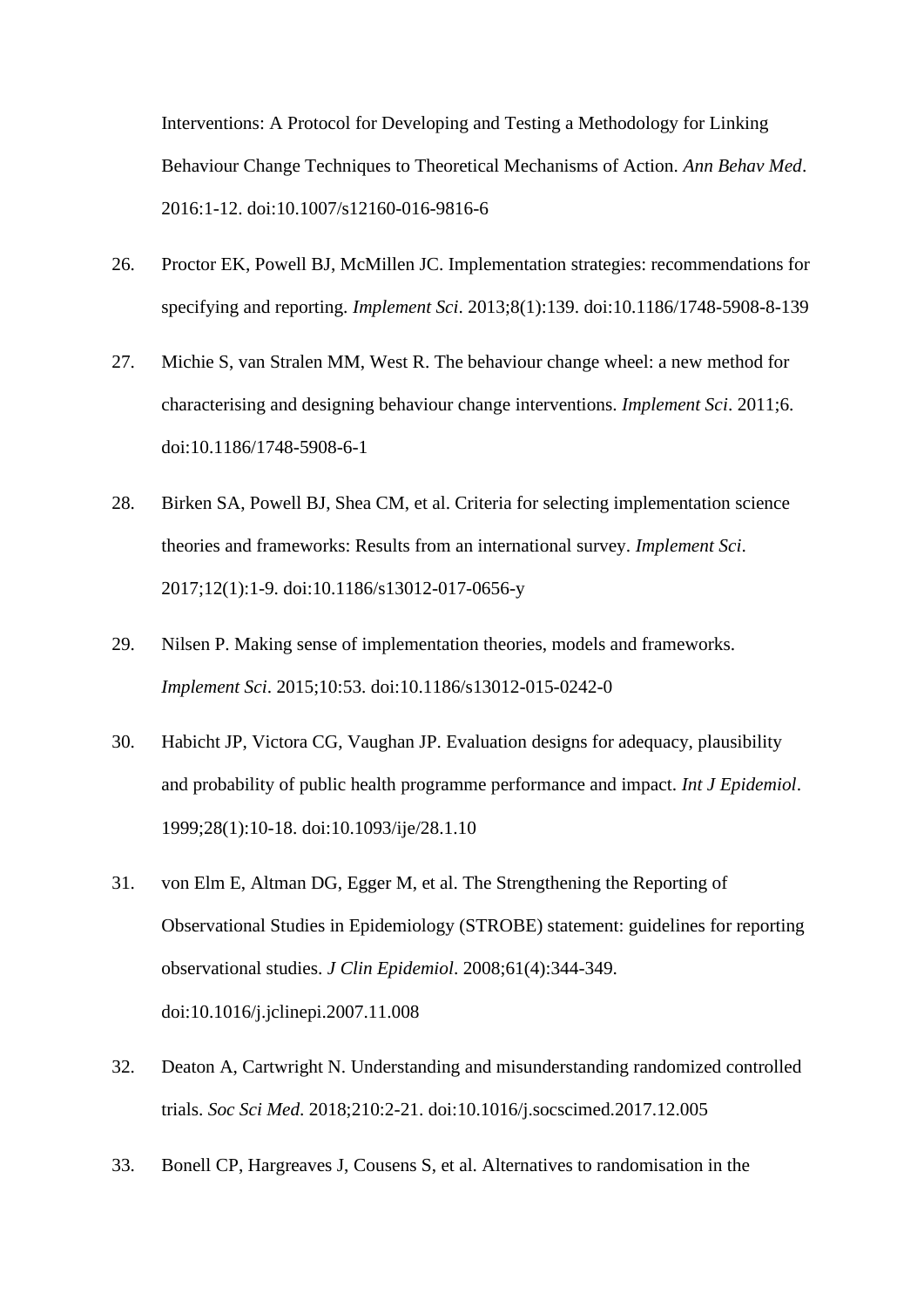evaluation of public health interventions: Design challenges and solutions. *J Epidemiol Community Health*. 2011;65(7). doi:10.1136/jech.2008.082602

- 34. Cousens S, Hargreaves J, Bonell C, et al. Alternatives to randomisation in the evaluation of public-health interventions: Statistical analysis and causal inference. *J Epidemiol Community Health*. 2011;65(7). doi:10.1136/jech.2008.082610
- 35. Davey C, Boulay M, Hargreaves JR. Strengthening Nonrandomized Studies of Health Communication Strategies for HIV Prevention. *JAIDS J Acquir Immune Defic Syndr*. 2014;66:S271-S277. doi:10.1097/QAI.0000000000000232
- 36. Thorpe KE, Zwarenstein M, Oxman AD, et al. A pragmatic–explanatory continuum indicator summary (PRECIS): a tool to help trial designers. *J Clin Epidemiol*. 2009;62(5):464-475.
- 37. Zwarenstein M, Treweek S, Loudon K. PRECIS-2 helps researchers design more applicable RCTs while CONSORT Extension for Pragmatic Trials helps knowledge users decide whether to apply them. *J Clin Epidemiol*. 2017;84(Supplement C):27-29. doi:https://doi.org/10.1016/j.jclinepi.2016.10.010
- 38. Loudon K, Treweek S, Sullivan F, Donnan P, Thorpe KE, Zwarenstein M. The PRECIS-2 tool: designing trials that are fit for purpose. *bmj*. 2015;350:h2147.
- 39. Zwarenstein M, Treweek S, Gagnier JJ, et al. Improving the reporting of pragmatic trials: an extension of the CONSORT statement. *BMJ*. 2008;337:a2390. doi:10.1136/BMJ.A2390
- 40. Rothwell PM. External validity of randomised controlled trials:"to whom do the results of this trial apply?" *Lancet*. 2005;365(9453):82-93.
- 41. Moore G, Audrey S, Barker M, Bonell C, Hardeman W, Moore L, O'Cathain A, Tinati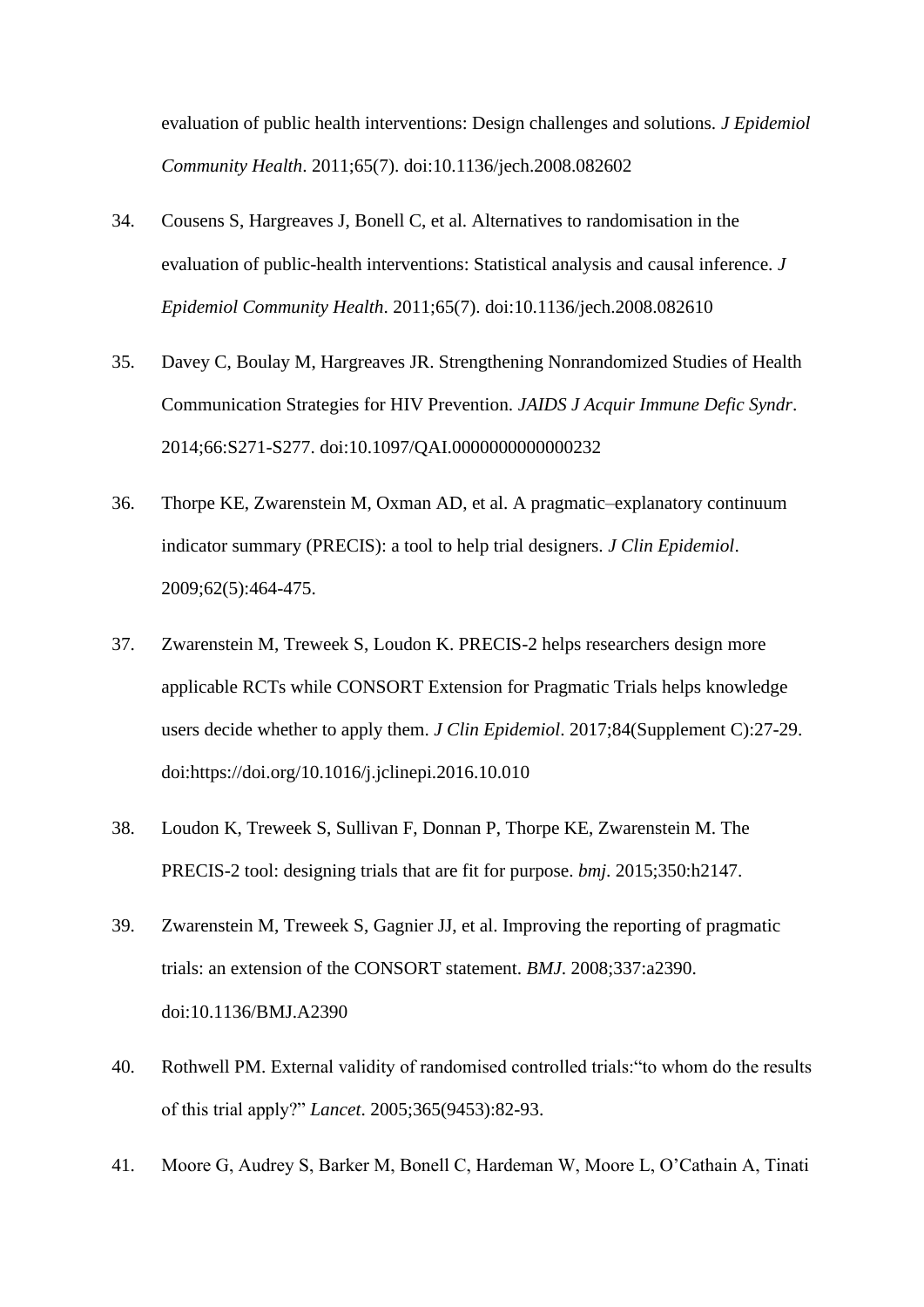T, Wight D BJ. *Process Evaluation of Complex Interventions: UK Medical Research Council (MRC) Guidance*.; 2014.

- 42. Palinkas L a, Horwitz SM, Chamberlain P, Hurlburt MS, Landsverk J. Mixed-methods designs in mental health services research: a review. *Psychiatr Serv*. 2011;62(3):255- 263. doi:10.1176/appi.ps.62.3.255
- 43. Intervention T, Study GE, Study I, Africa S. Study Protocol The Intervention with Microfinance for AIDS and Gender Equity Study ( IMAGE Study ) : An integrated community randomised trial of a structural intervention to prevent HIV and genderbased violence in South Africa. *Health Policy (New York)*. 2005;1:1-68.
- 44. Cartwright N, Hardie J. *Evidence-Based Policy: A Practical Guide to Doing It Better*. Oxford University Press; 2012.
- 45. Bonell C, Fletcher A, Morton M, Lorenc T, Moore L. Realist randomised controlled trials: A new approach to evaluating complex public health interventions. *Soc Sci Med*. 2012;75(12):2299-2306. doi:10.1016/j.socscimed.2012.08.032
- 46. Davey C, Hargreaves J, Hassan S, et al. Designing evaluations to provide evidence to inform action in new settings. 2018.
- 47. Damschroder LJ, Aron DC, Keith RE, Kirsh SR, Alexander JA, Lowery JC. Fostering implementation of health services research findings into practice: a consolidated framework for advancing implementation science. *Implement Sci*. 2009;4. doi:10.1186/1748-5908-4-50
- 48. Perriat D, Balzer L, Hayes R, et al. Comparative assessment of five trials of universal HIV testing and treatment in sub-Saharan Africa. *J Int AIDS Soc*. 2018;21(1). doi:10.1002/jia2.25048